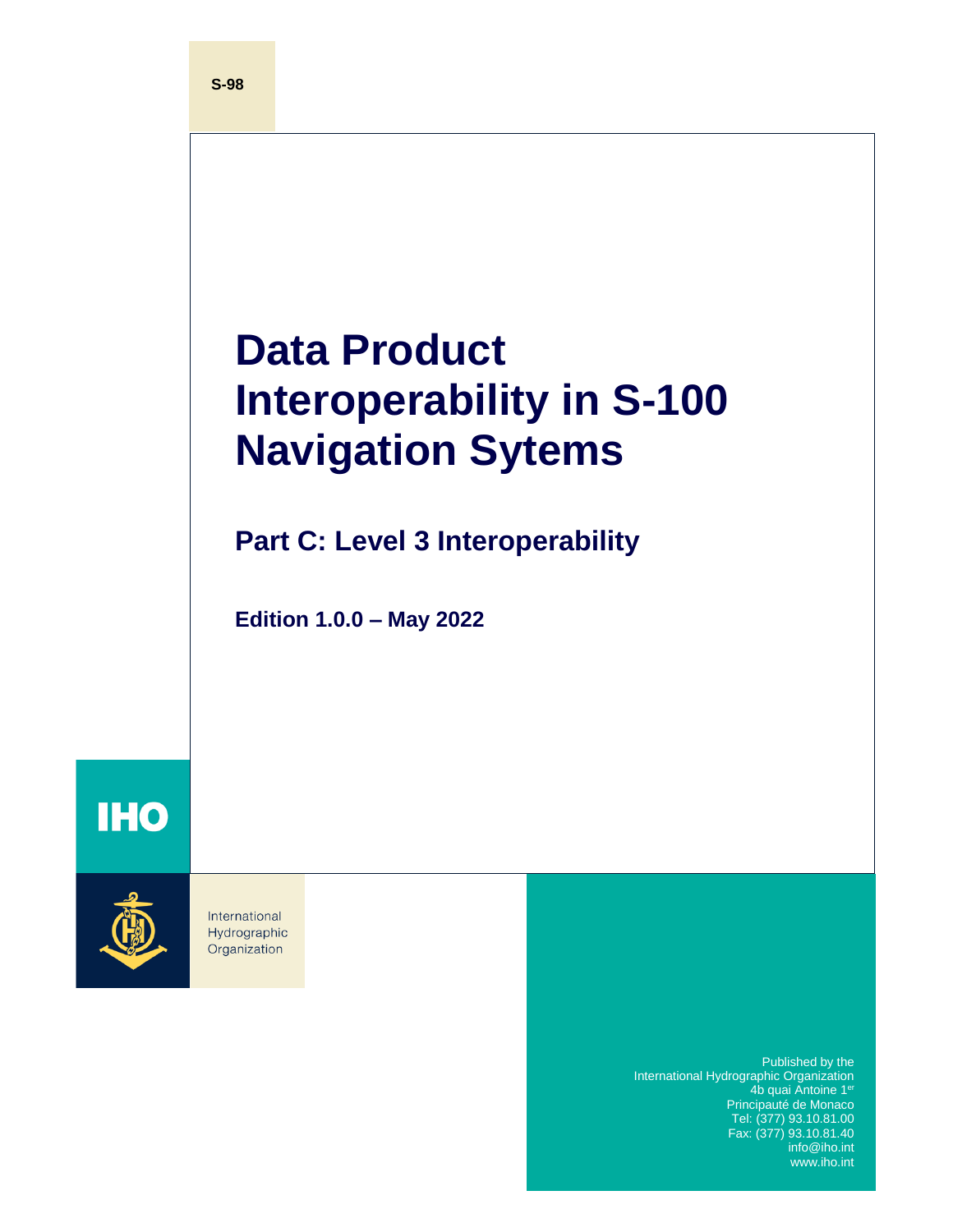#### © Copyright International Hydrographic Organization 2022

This work is copyright. Apart from any use permitted in accordance with the [Berne](http://www.wipo.int/treaties/en/ip/berne/trtdocs_wo001.html)  [Convention for the Protection of Literary and Artistic Works](http://www.wipo.int/treaties/en/ip/berne/trtdocs_wo001.html) (1886), and except in the circumstances described below, no part may be translated, reproduced by any process, adapted, communicated or commercially exploited without prior written permission from the International Hydrographic Organization (IHO). Copyright in some of the material in this publication may be owned by another party and permission for the translation and/or reproduction of that material must be obtained from the owner.

This document or partial material from this document may be translated, reproduced or distributed for general information, on no more than a cost recovery basis. Copies may not be sold or distributed for profit or gain without prior written agreement of the IHO Secretariat and any other copyright holders.

In the event that this document or partial material from this document is reproduced, translated or distributed under the terms described above, the following statements are to be included:

*"Material from IHO publication [reference to extract: Title, Edition] is reproduced with the permission of the IHO Secretariat (Permission No ……./…) acting for the International Hydrographic Organization (IHO), which does not accept responsibility for the correctness of the material as reproduced: in case of doubt, the IHO's authentic text shall prevail. The incorporation of material sourced from IHO shall not be construed as constituting an endorsement by IHO of this product."* 

*"This [document/publication] is a translation of IHO [document/publication] [name]. The IHO has not checked this translation and therefore takes no responsibility for its accuracy. In case of doubt the source version of [name] in [language] should be consulted."*

The IHO Logo or other identifiers shall not be used in any derived product without prior written permission from the IHO Secretariat.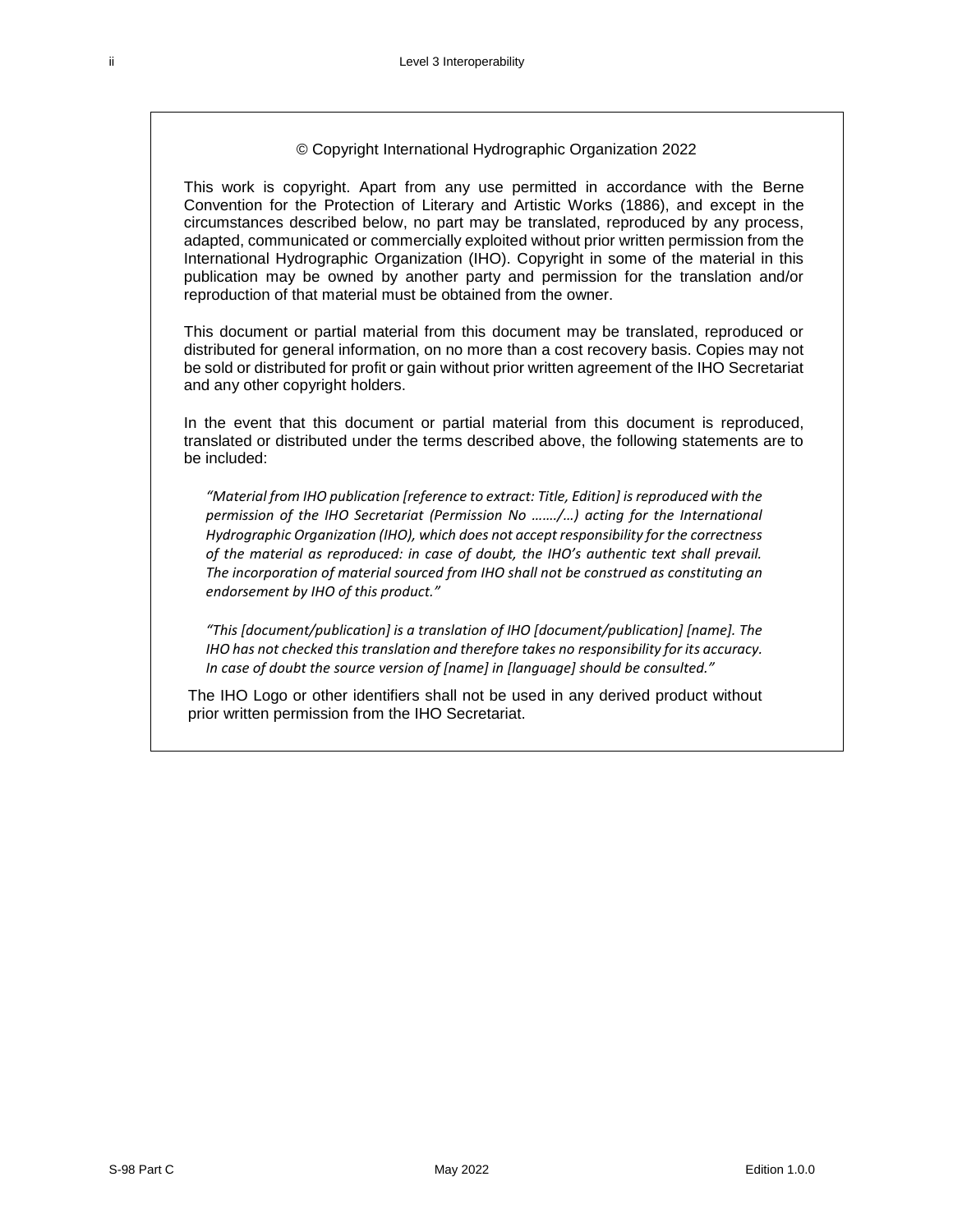# **Contents**

| $C - 1.1$                                                                                                   |  |  |  |  |  |
|-------------------------------------------------------------------------------------------------------------|--|--|--|--|--|
|                                                                                                             |  |  |  |  |  |
|                                                                                                             |  |  |  |  |  |
| $C-3.1$<br>$C-3.1.1$<br>$C-3.1.2$<br>$C-3.1.4$<br>$C-3.1.6$<br>$C-3.1.7$<br>$C-3.2$<br>$C-3.2.1$<br>$C-3.3$ |  |  |  |  |  |
| $C - 4.1$                                                                                                   |  |  |  |  |  |
| $C-4.2$                                                                                                     |  |  |  |  |  |
| $C-4.2.1$                                                                                                   |  |  |  |  |  |
|                                                                                                             |  |  |  |  |  |
|                                                                                                             |  |  |  |  |  |
| $C-5.1$                                                                                                     |  |  |  |  |  |
| $C-5.1.1$<br>$C-5.1.2$                                                                                      |  |  |  |  |  |
| $C-5.1.3$                                                                                                   |  |  |  |  |  |
| $C-5.2$                                                                                                     |  |  |  |  |  |
| $C-5.2.1$                                                                                                   |  |  |  |  |  |
| $C-5.2.2$                                                                                                   |  |  |  |  |  |
| $C-5.2.3$                                                                                                   |  |  |  |  |  |
| $C-5.3$                                                                                                     |  |  |  |  |  |
| $C-5.4$                                                                                                     |  |  |  |  |  |
| $C-5.4.1$<br>$C-5.4.2$                                                                                      |  |  |  |  |  |
| $C-5.5$                                                                                                     |  |  |  |  |  |
| $C-5.6$                                                                                                     |  |  |  |  |  |
| $C-5.6.1$                                                                                                   |  |  |  |  |  |
| $C-5.6.2$                                                                                                   |  |  |  |  |  |
| $C-5.7$                                                                                                     |  |  |  |  |  |
| $C-5.8$                                                                                                     |  |  |  |  |  |
| $C-5.9$<br>$C-5.10$                                                                                         |  |  |  |  |  |
| $C-5.11$                                                                                                    |  |  |  |  |  |
|                                                                                                             |  |  |  |  |  |
|                                                                                                             |  |  |  |  |  |
| $C-6.1$<br>$C-6.2$                                                                                          |  |  |  |  |  |
| $C-6.3$                                                                                                     |  |  |  |  |  |
| $C-6.4$                                                                                                     |  |  |  |  |  |
| $C-6.5$                                                                                                     |  |  |  |  |  |
|                                                                                                             |  |  |  |  |  |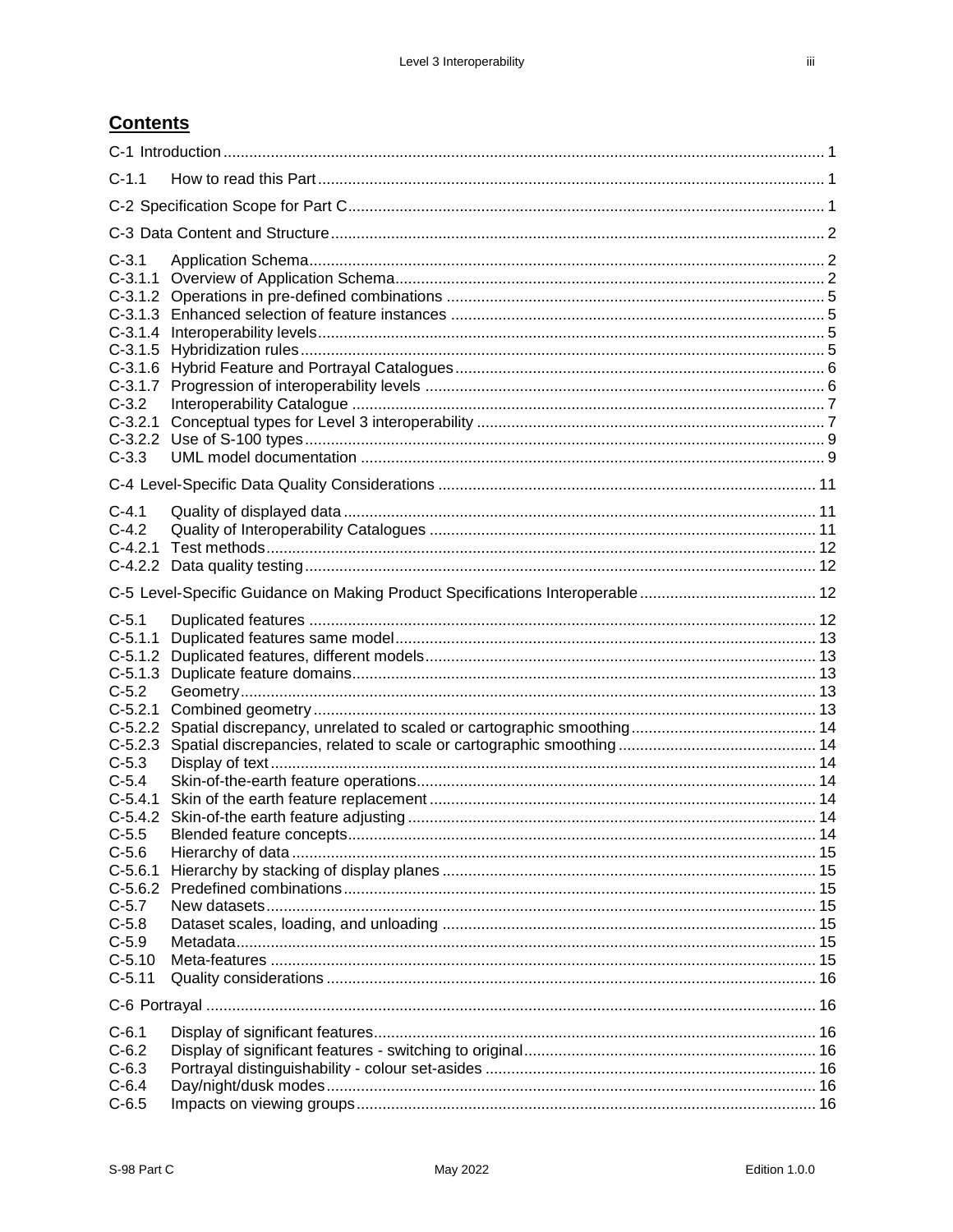| $C-6.7$   |  |  |
|-----------|--|--|
|           |  |  |
| $C-6.8$   |  |  |
| $C-6.9$   |  |  |
| $C-6.9.1$ |  |  |
|           |  |  |
|           |  |  |
|           |  |  |
|           |  |  |
|           |  |  |
|           |  |  |
|           |  |  |
|           |  |  |
| $C-10$    |  |  |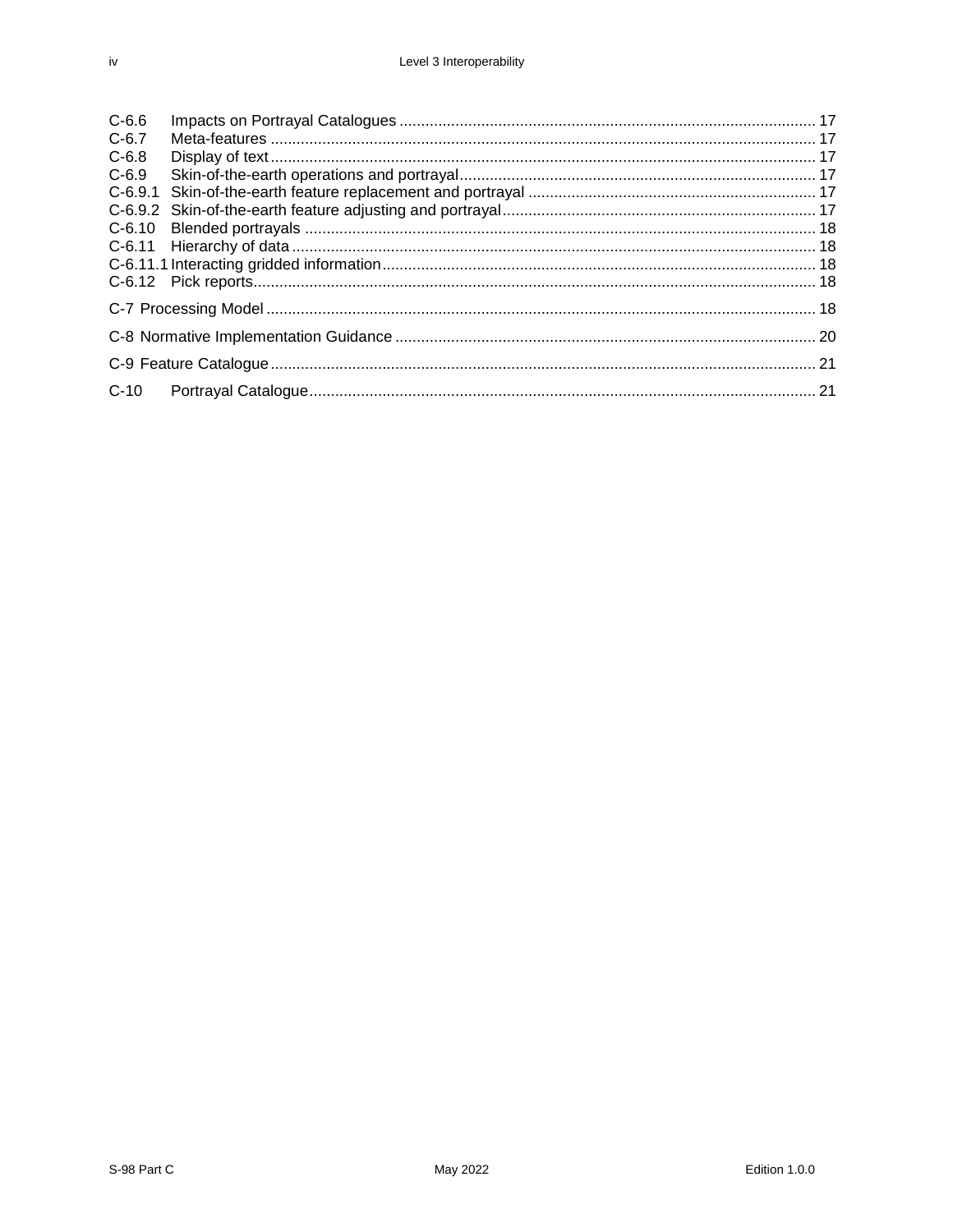# **Document History**

Changes to this Specification are coordinated by the IHO S-100 Working Group. New editions will be made available via the IHO web site. Maintenance of the Specification shall conform to IHO Resolution 2/2007 (as amended).

| <b>Version</b><br><b>Number</b> | Date        | <b>Approved</b><br><b>By</b> | <b>Purpose</b>                                                                                                                                                  |
|---------------------------------|-------------|------------------------------|-----------------------------------------------------------------------------------------------------------------------------------------------------------------|
| 0.1                             | 31 Jul 2017 | EM, RM                       | First draft.                                                                                                                                                    |
| 0.2                             | 12 Dec 2017 | RM, EM                       | Changes from interoperability workshop and TSM5.                                                                                                                |
| 0.3                             | 08 Jul 2018 | EM, RM                       | Edits from March 2018 review comments                                                                                                                           |
|                                 |             |                              | Updates for conformance to S-100 Edition 4.0.0, ISO<br>19115-1, and 19115-3. Removed metadata items not<br>used by S-98 from the metadata documentation tables. |
| 1.0.0 RC1                       | 13 Mar 2019 | RM.                          | Applied S-100 WG4 decisions; updated metadata to<br>conform to final version of S-100 Edition 4.0.0.                                                            |
| $1.0.0$ (Draft)                 | 21 Mar 2019 | JW                           | Editorial updates for HSSC.                                                                                                                                     |
| 0.4                             | Jan 2020    | RM.                          | Revised after TSM7 decision to separate interoperability<br>into an abstract specification (new S-100 Part) and<br>implementation specification (S-98).         |
| 1.0.0                           | May 2022    | S-100WG                      | Submission to HSSC14 for approval.                                                                                                                              |
| 1.0.0                           | May 2022    | <b>HSSC</b>                  | Initial published version for evaluation and testing.                                                                                                           |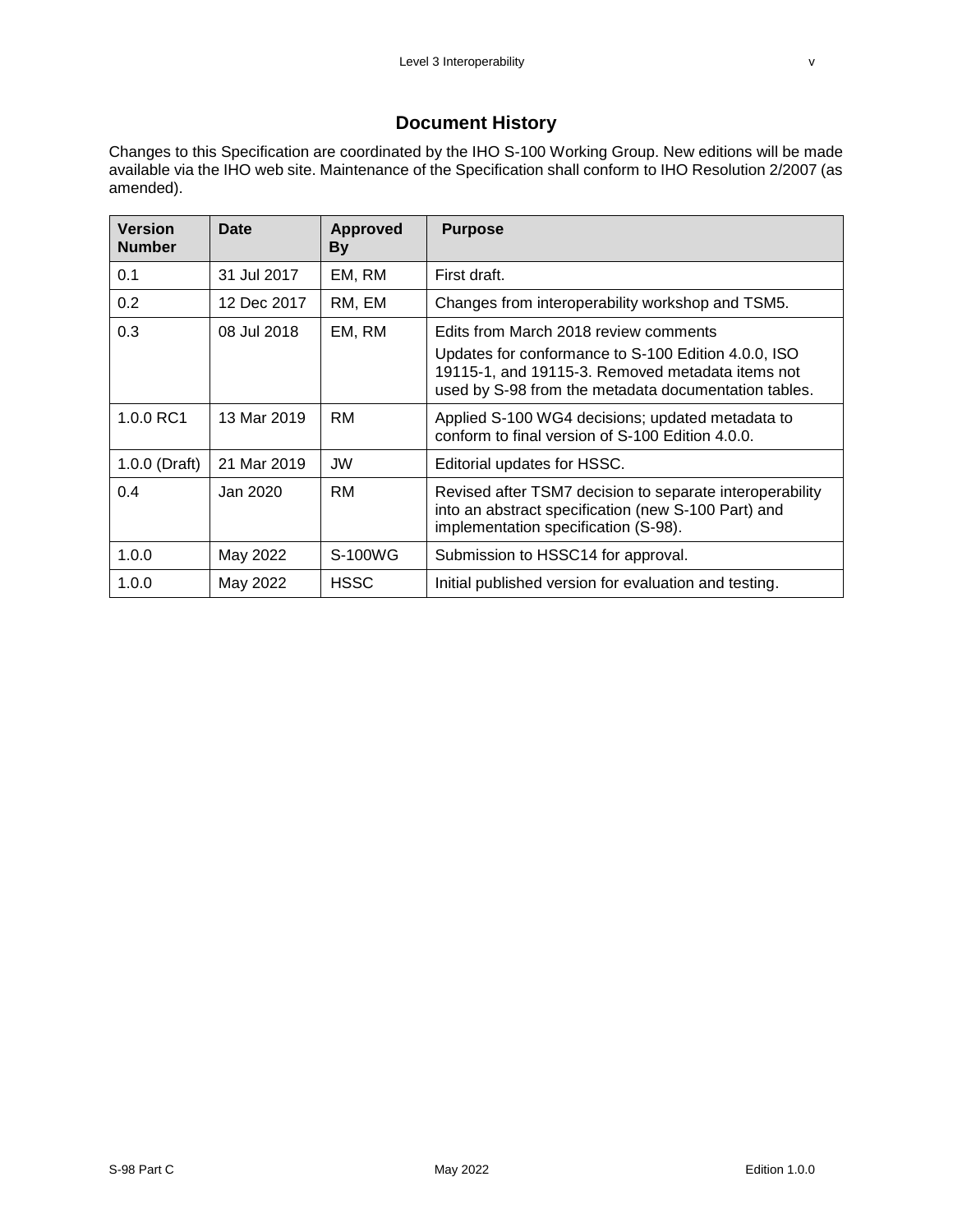Page intentionally left blank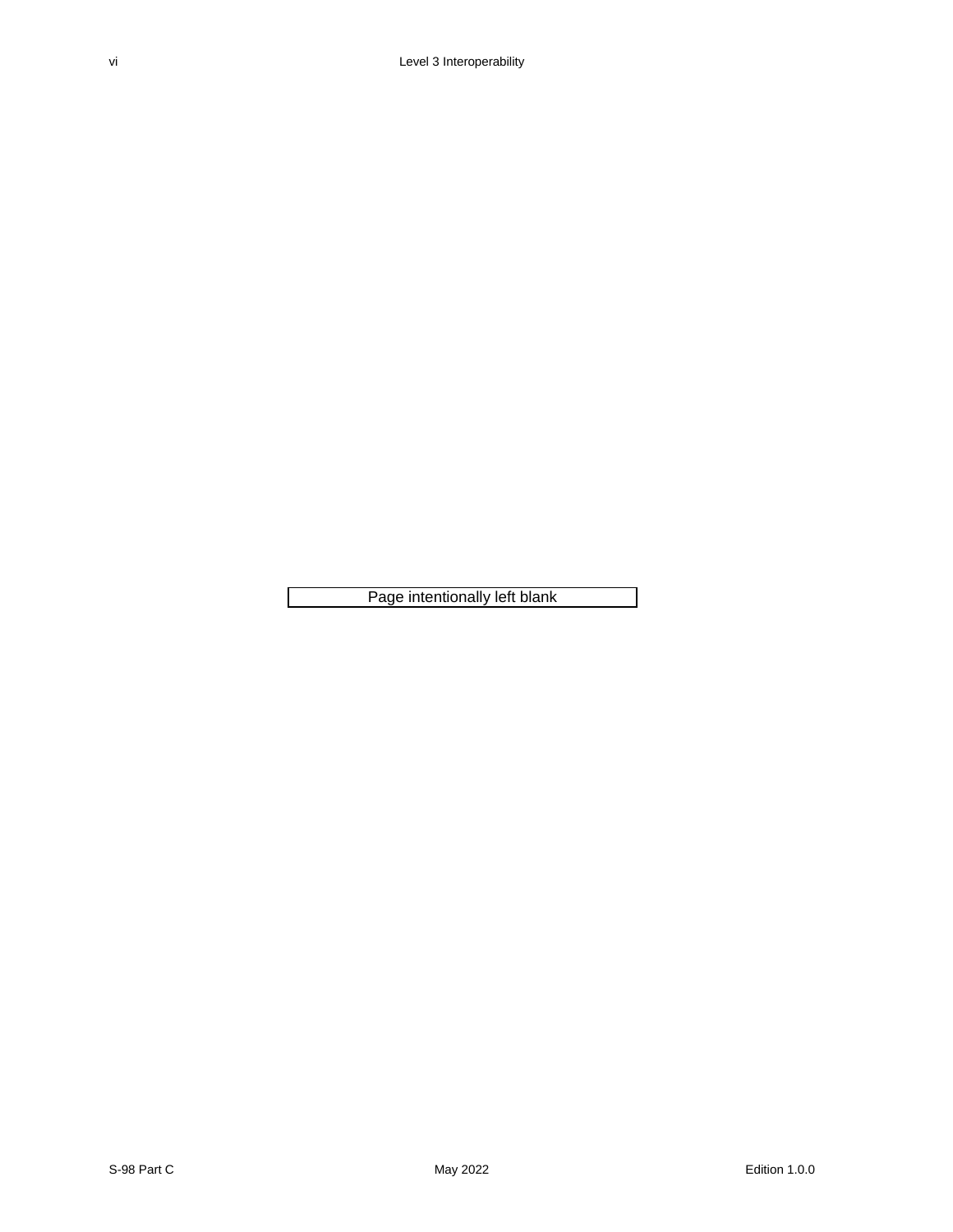# <span id="page-6-0"></span>**C-1 Introduction**

S-98 Part C contains information that applies to Interoperability Catalogues which use interoperability rules and operations of at most Level 3 interoperability.

Interoperability Catalogues conforming to this Part must comply with both the following components of S- $98$ 

- 1) S-98 Main Specification, which describes requirements applying to all S-98 Interoperability Catalogues and S-98 Exchange Sets;
- 2) S-98 Part C (this Part), which defines the subset of the interoperability model and Catalogue encoding that are specific to Level 3 interoperability.

The hypothetical processing model for implementations is described in general terms in the "S-98 - Main" document and elaborated in clause C[-C-7](#page-23-4) of this Part.

Level 3 interoperability includes the following capabilities:

- Level 1 interoperability, in which feature types from different products, including S-101, are interleaved as specified by display plane and drawing priority information contained in the Interoperability Catalogue.
- Level 2 type suppression functionality, which allows suppression of all features of a specified feature type in a specified product, with another feature type from a different product being displayed instead. Filtering by attribute values and geometry type is also possible.
- Level 2 constructs allowing Catalogues to partition interoperability rules and operations according to specified combinations of data products ("predefined combinations"). The rules and operations in each partition are applied only when the corresponding data products are part of the display.
- Additional interoperability functionality introduced in Level 3 for allowing suppression of selected feature instances and combination or conversion of feature types from input products into different feature types for display and alert processing purposes. In Level 3, combination/conversion operations are limited to thematic attributes.

The output of interoperability processing is either the original feature data (processing option 1) or drawing instructions (processing option 2), accompanied by display plane and drawing priority information, which is passed through to the portrayal processor. Clause C-7 elaborates on these options.

# <span id="page-6-1"></span>**C-1.1 How to read this Part**

Clause C-2 of this Part contains scope identification information corresponding to the contents of this Part, which applies specifically to Interoperability Catalogues designated as Level 3.

For Clauses C-3–C-10, the content of the clause or sub-clause extends or elaborates on the content under the same or similar clause heading or sub-heading in the S-98 – Main document.

The numbering of Clauses C-3–C-10 may differ from that of corresponding clauses in S-98 – Main, because for some there is no additional Level-specific information needed. If a clause or sub-clause in S-98 – Main has no corresponding clause or sub-clause in this Part, there is no level-specific information on that topic.

Part C includes Part A and Part B content (pertaining to Levels 1 and 2), adapted as necessary for Level 3. Reference to Parts A and B should therefore not be needed.

# <span id="page-6-2"></span>**C-2 Specification Scope for Part C**

S-98 Part C describes the portions of S-98 which correspond to the following scope defined in S-98 – Main (clause 2):

### **Scope Identification:** S98L3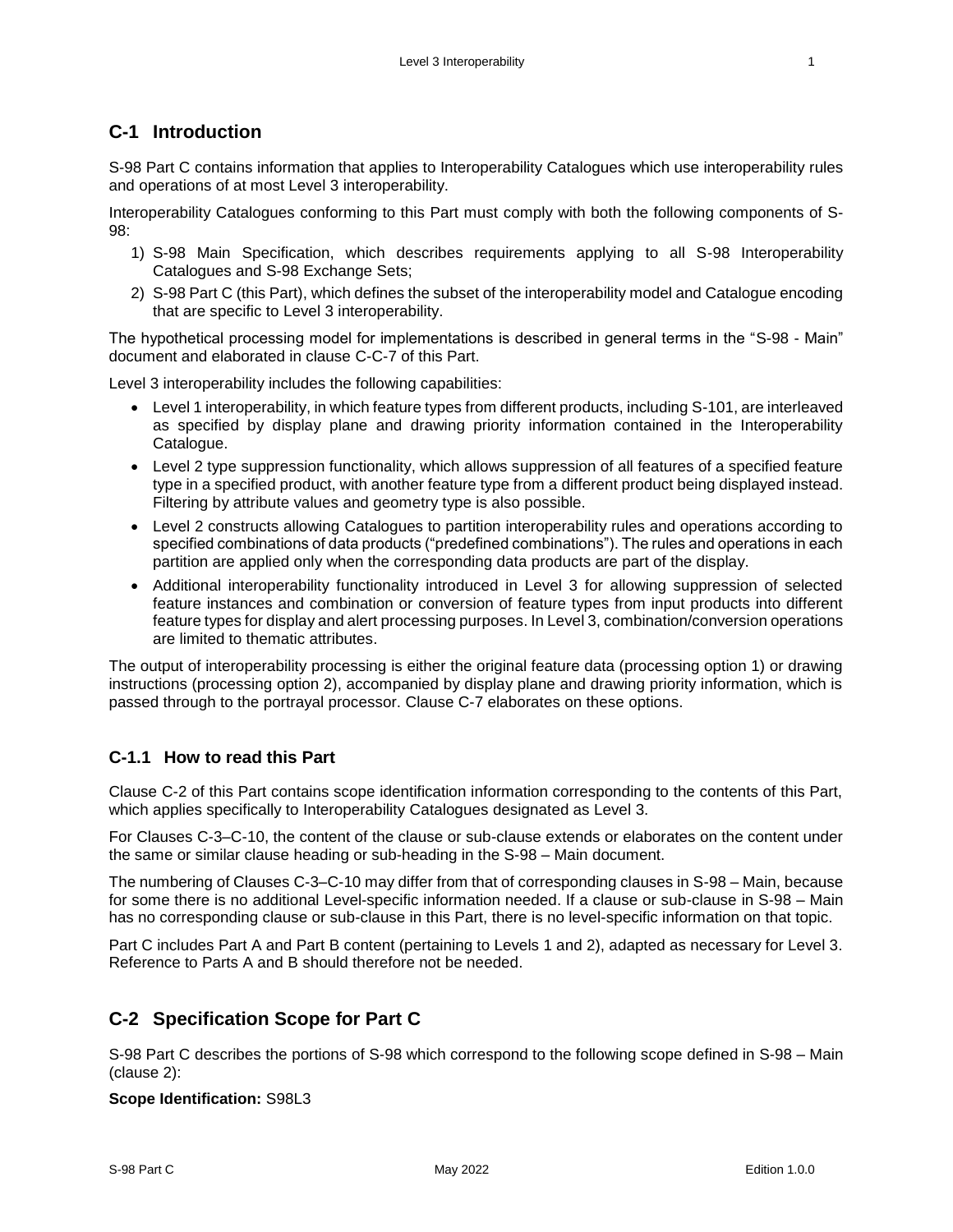**Level**: MD\_ScopeCode – 13 (software)

**Level Name**: Interoperability Level 3

**Description**: Instance-based selectivity and feature hybridization; type selectivity; interleaving

**Extent**: EX\_Extent.description = "worldwide"; EX\_GeographicBoundingBox = [-180, +180, -90, +90]

# <span id="page-7-0"></span>**C-3 Data Content and Structure**

### <span id="page-7-1"></span>**C-3.1 Application Schema**

### <span id="page-7-2"></span>**C-3.1.1 Overview of Application Schema**

The Application Schema for Interoperability Level 3 is depicted in Figure C-3.1 below. This Application Schema is a subset of the full Application Schema in S-100 Part 16. It consists of the following components:

- 1) Catalogue header information.
- 2) Display plane ordering information.
- 3) Display planes content in the form of either features or drawing instructions.
- 4) Specification of rules indicating which feature layers to suppress.
- 5) Specification of data product combinations and method of referencing collections of interoperability rules and operations to specific combinations.
- 6) Specification of rules indicating which feature instances to suppress.
- 7) Rules for combining feature data into new features based on thematic attributes.
- 8) Operations involving only thematic attributes, for combining selected instances of feature types from different data products, or conversion of feature data into new feature data.
- 9) Feature and Portrayal Catalogues for the new features generated according to the abovementioned combination or conversion operations.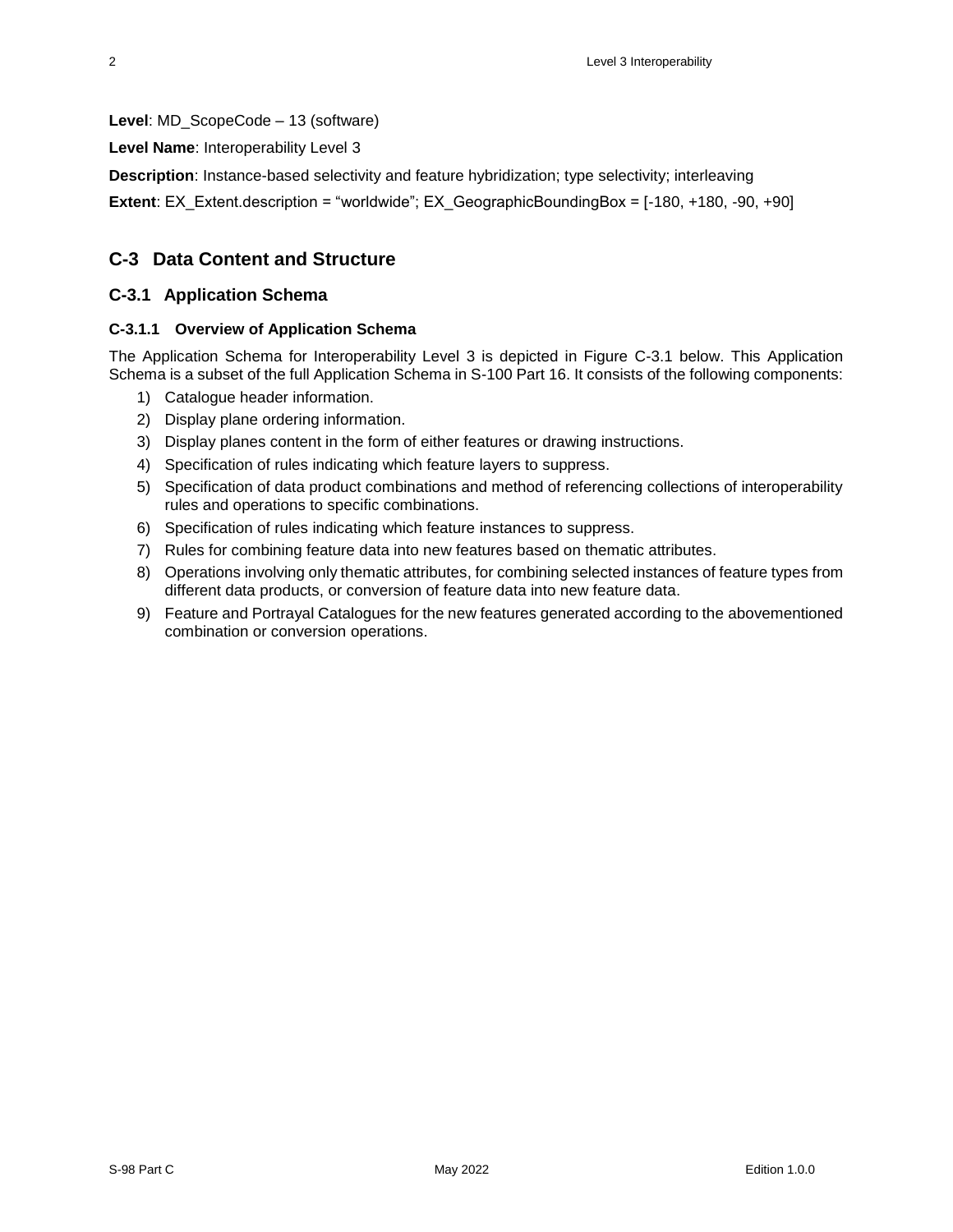

**Figure C-3.1 – Level 3 Interoperability Catalogue**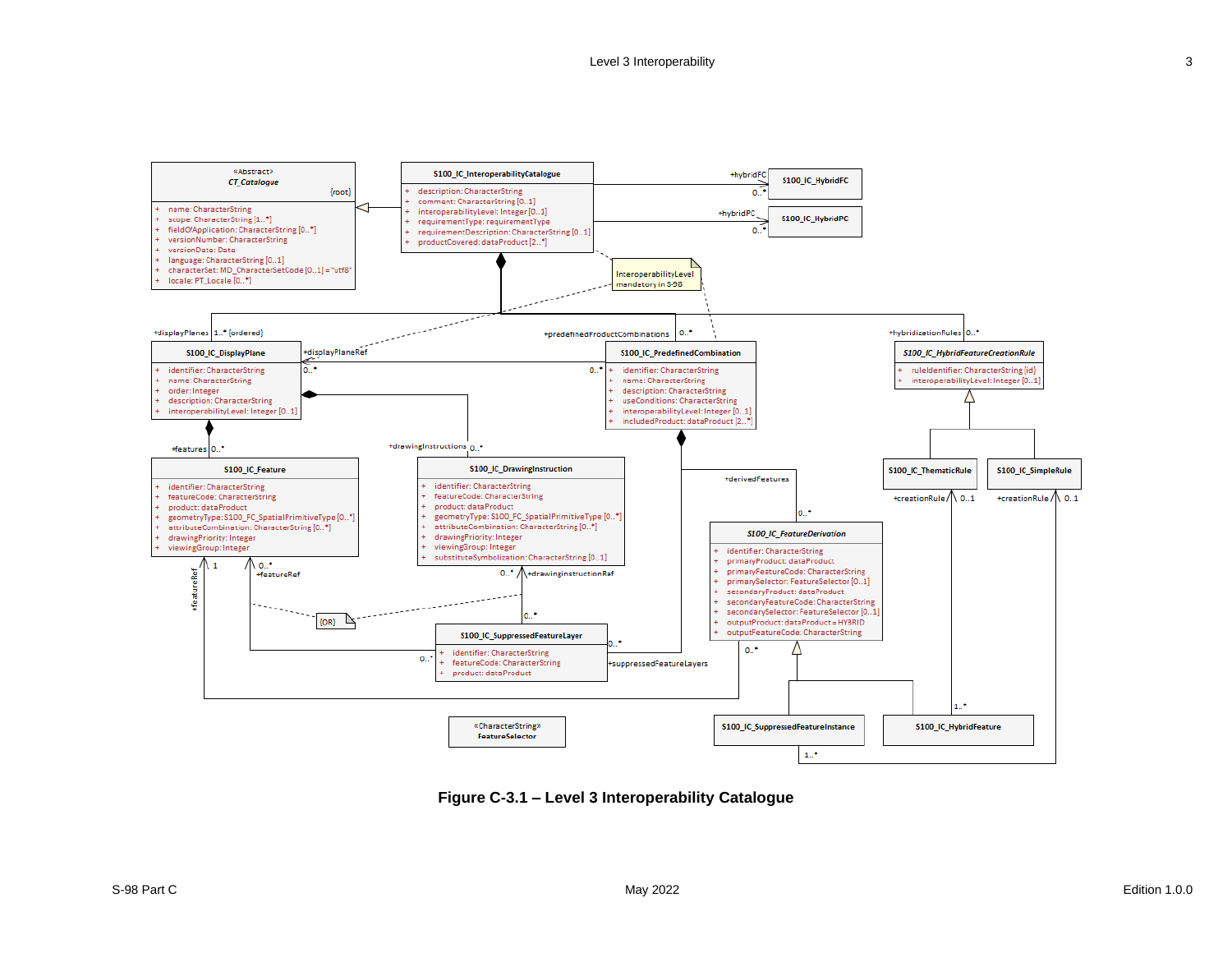4 Level 3 Interoperability

Page intentionally left blank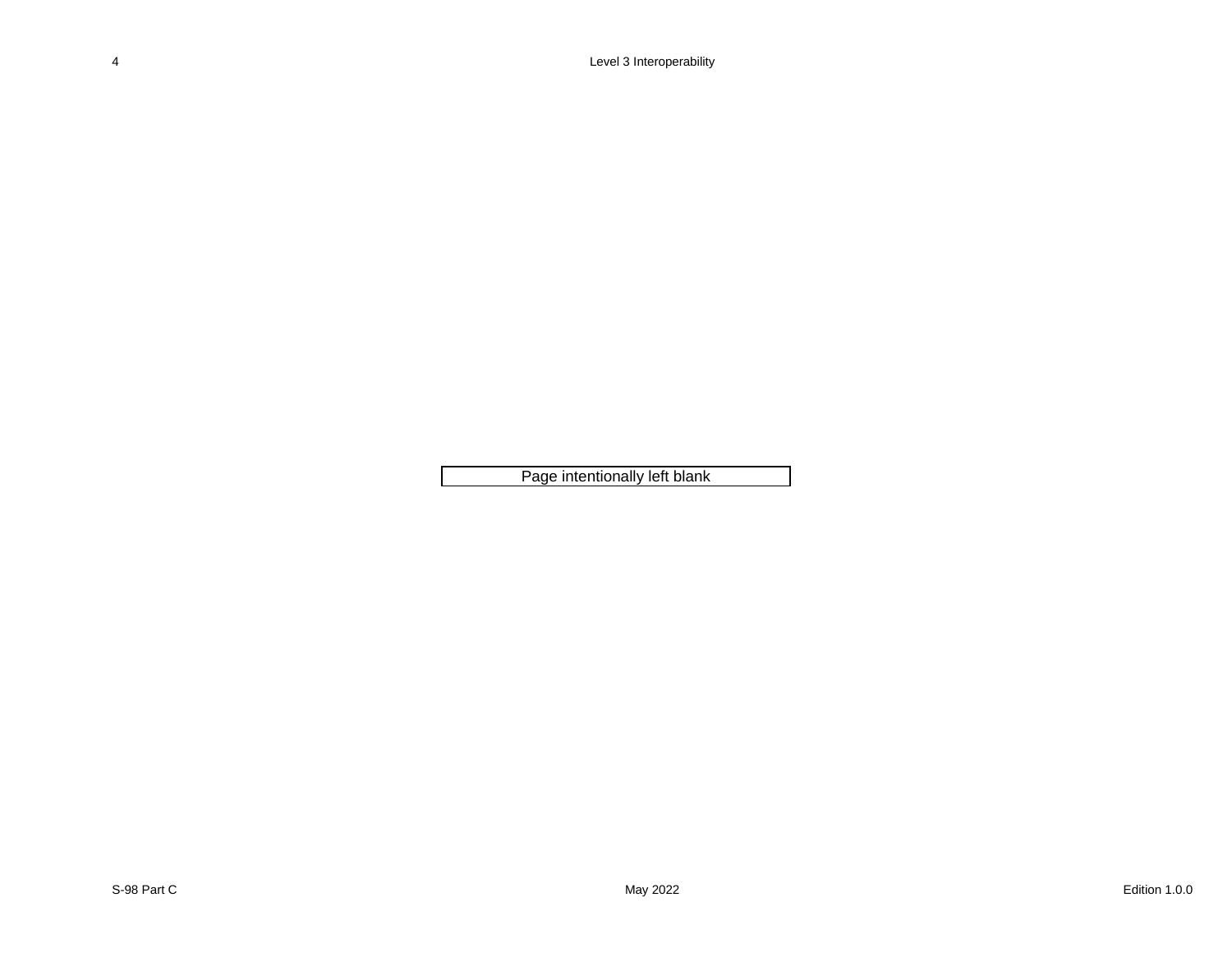## <span id="page-10-0"></span>**C-3.1.2 Operations in pre-defined combinations**

Level 3 allows predefined combinations, whereby the scope of specified interoperability operations can be restricted so the operations are executed only when a specified set of data products is active on the user display. Display plane and feature ordering (Level 1 operations) can be thus restricted by associating a specific set of products (listed in **S100\_IC\_PredefinedCombination** elements) to **S100\_IC\_DisplayPlane** elements.

Level 3 interoperability also allows replacement of a feature layer from one product by a feature layer from another product. These layers are specified by **S100\_IC\_SuppressedFeatureLayer** elements. Replacement operations are restricted to occur only when specific combinations of data products are present on the user display because the **S100\_IC\_SuppressedFeatureLayer** elements in Interoperability Catalogues are always contained within **S100\_IC\_PredefinedCombination** elements.

Level 3 also allows more complex operations, including conversion of input feature instances into new features (hybridization) as described by **S100\_IC\_HybridFeature** elements. The replacement and hybridization rules are described in clause C[-C-3.1.5.](#page-10-3) The additional operations allowed in Level 3 are:

- 1) Operations on selected instances of a feature type.
- 2) Conversion of input feature data into new feature data involving only thematic attributes.

### <span id="page-10-1"></span>**C-3.1.3 Enhanced selection of feature instances**

**S100 IC SuppressedFeatureInstance** and **S100 IC HybridFeature** elements specify the feature types on which they operate by indicating the product and feature types of two products. Selection of feature instances is done by evaluating a filter expression (type **FeatureSelector**, a string expression conforming to the specified [TBD] format) with the feature instance as the input parameter. A **FeatureSelector** is a more expressive form of the attribute-value combination filter described in clause 4.3 of the "S-98 – Main" document that can include spatial operations and more complex expressions on thematic attributes.

[NOTE: If a scripting language for selection is developed it will belong in this Level – the TBD in the previous sentence would be the specification of the scripting language, and equally importantly, their call/function signatures and restrictions on what the scripts are allowed to do.]

For Level 3 interoperability, spatial equality is an implied criterion in determining each input instance set of feature instances to be converted to new feature data. Spatial equality is used as an implicit criterion for set membership; that is, only coincident instances (to a system-determined tolerance) are combined; and the geometry of the output is the same as the geometry of any instance in the input set.

### <span id="page-10-2"></span>**C-3.1.4 Interoperability levels**

The *interoperabilityLevel* attribute in **S100\_IC\_InteroperabilityCatalogue** specifies the highest Level of interoperability implemented in that XML Interoperability Catalogue file. The *interoperabilityLevel* attribute in **S100 IC DisplayPlane** specifies the Level to which that display plane pertains.

The *interoperabilityLevel* attribute in each **S100\_IC\_PredefinedCombination** element specifies the highest Level of interoperability operations that are encoded in the element. **S100\_IC\_PredefinedCombination** elements are permitted to also include operations of a lower Level of interoperability.

The *interoperabilityLevel* attribute in **S100\_HybridFeatureCreationRule** specifies the interoperability Level to which that rule applies. In Level 3 Catalogues the value must be 3.

### <span id="page-10-3"></span>**C-3.1.5 Hybridization rules**

Hybridization rules define how a set of feature instances is combined to create a hybrid feature type. In the simplest form of hybridization, the hybrid feature would bind all the attributes of the input types to a single output feature type (this assumes that there are no collisions<sup>1</sup> between the thematic attributes of the input

 $\overline{a}$ 

 $1$  Attributes which describe the same characteristic of substantially the same phenomenon. These attributes will generally have the same name. Developers of Interoperability Catalogues can detect collisions by comparing Application Schemas and Feature Catalogues.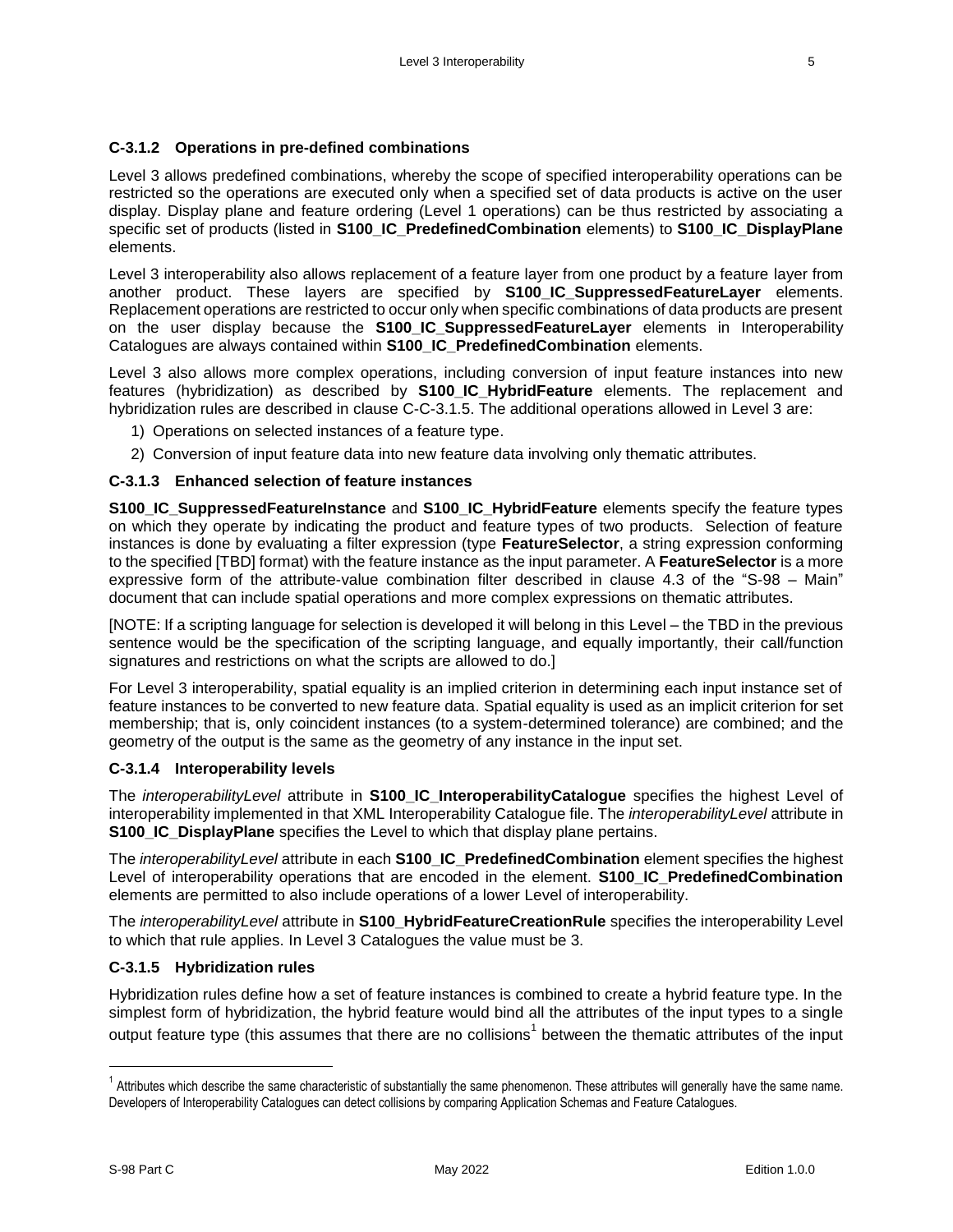types.) More complex hybridization rules can handle collisions, for example by defining a preference order for colliding attributes, including all the values if the input types bind the same enumerated attribute, or adding uncertainty metadata if numeric attribute values are different.

The hybridization rules require two feature instances as input and produce a single feature instance as output. The formal specification and rule language for hybridization will be described in a subsequent version of this Specification.

### **C-3.1.5.1 Simple hybridization rule**

Simple rules treat thematic attributes uniformly, for example by binding the attributes of both primary and secondary input instances to the output instance; or preferring the attribute bindings of the primary instance to those of the secondary instance in case of a difference in the values of common attributes. Location/extent spatial attributes of all input instances must be spatially equal and are passed through unchanged.

### **C-3.1.5.2 Thematic hybridization rule**

Thematic rules treat thematic attributes on an individual basis; for example, use specified attributes from the primary input instance and specified attributes from the secondary input instance. Combination operations on attribute values may be specified (for example, OutputFeature.depthValue =<br>maximum(ProductA.FeatureX.depthValue, ProductB.FeatureY.depthValue). Location/extent spatial maximum(ProductA.FeatureX.depthValue, ProductB.FeatureY.depthValue). attributes of all input instances must be spatially equal (as defined in IHO Publication S-58) and are passed through unchanged.

### <span id="page-11-0"></span>**C-3.1.6 Hybrid Feature and Portrayal Catalogues**

Hybrid Feature and Portrayal Catalogues are physically separate files from the main Interoperability Catalogue, but the main Catalogue links to them by encoding the names of the hybrid Catalogue files which are used by the feature creation rules defined in it. The hybrid Feature and Portrayal Catalogues conform to the structures required by S-100 Parts 5 and 9 respectively.

### <span id="page-11-1"></span>**C-3.1.7 Progression of interoperability levels**

Figure C-3.2 below shows the components of the model subset used by this Level compared to lower Levels.

Level 2 adds predefined combinations and feature suppression elements to Level 1.

Level 3 adds elements related to thematic hybridization to Level 2 functionality.

Interoperability Catalogues at any Level can also use lower-Level functionality.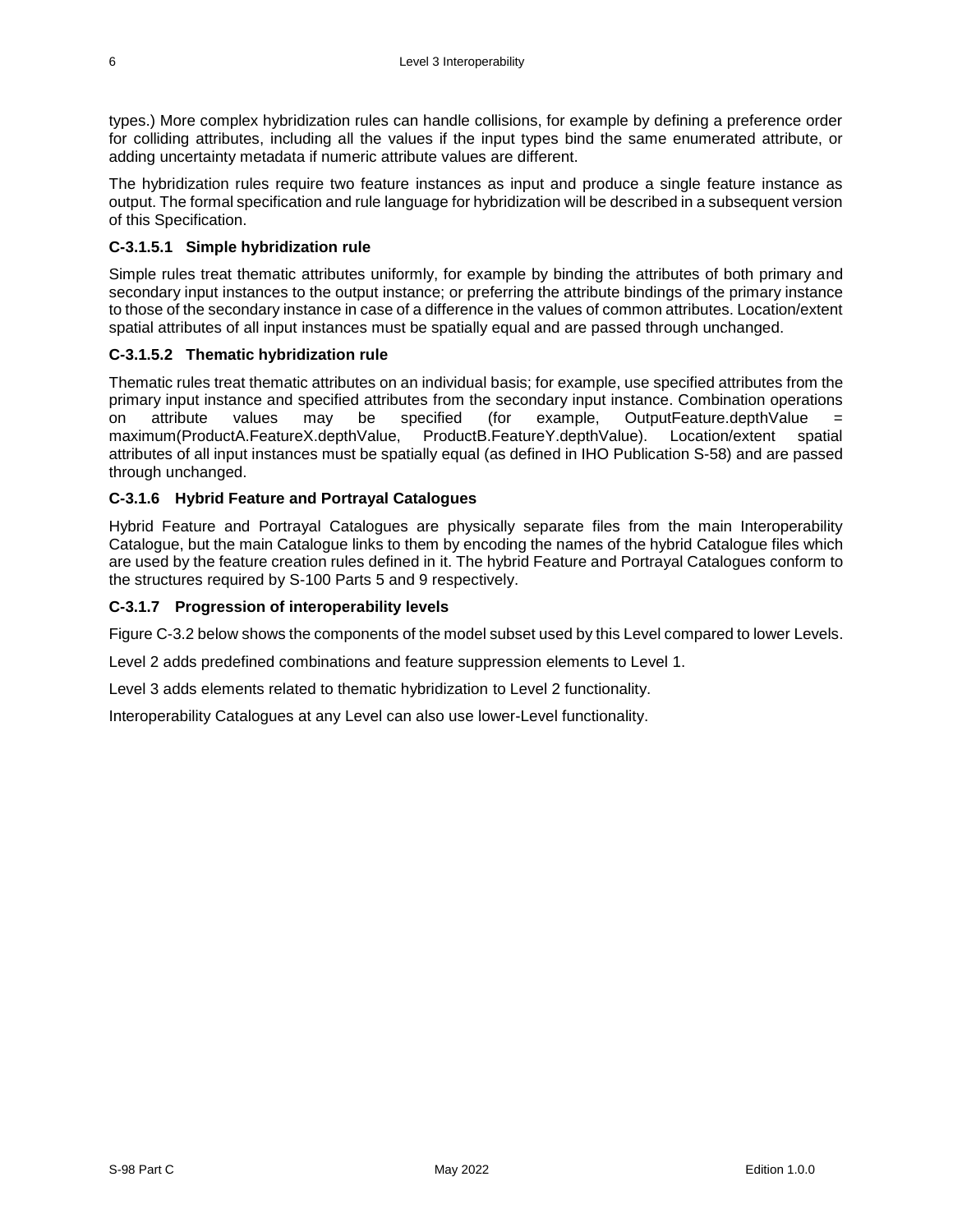

**Figure C-3.2 - Progressive use of Interoperability Catalogue model**

# <span id="page-12-0"></span>**C-3.2 Interoperability Catalogue**

### <span id="page-12-1"></span>**C-3.2.1 Conceptual types for Level 3 interoperability**

The following clauses summarize the conceptual elements used in Level 3 Interoperability Catalogues. Details about these conceptual types are provided in S-100 Part 16.

### **C-3.2.1.1 Display plane (S100\_IC\_DisplayPlane)**

A display plane element in the Interoperability Catalogue acts as a container for display information for specified feature classes, which enables the interleaving of feature layers during portrayal by indicating the display plane, priority, and drawing order of the features assigned to a display plane.

A feature type may be referenced in more than one **S100\_IC\_DisplayPlane**, but the entries in different display planes must be distinguished by different attribute-value combinations or spatial primitives so that the actual instances of features are partitioned unambiguously between different display planes.

The portrayal of feature types not mentioned in any **S100\_IC\_DisplayPlane** component is undefined until ordinary portrayal processing takes place.

### **C-3.2.1.2 Feature type display information (S100\_IC\_Feature)**

The **S100\_IC\_Feature** element describes the display parameters for all features of a specific feature type in a specific product and thereby determines the order of drawing the feature type relative to other feature types in the same display plane. It also specifies the viewing group to which the feature is assigned. Its applicability can be optionally restricted to a subset of instances of the feature type by additional attributes that specify the type of spatial primitive and indicate specific values of thematic attributes.

## **C-3.2.1.3 Feature layer (S100\_IC\_SuppressedFeatureLayer)**

Each instance of this element identifies a feature type in a specific data product which is supposed to be suppressed in the presence of another specified feature type from another product.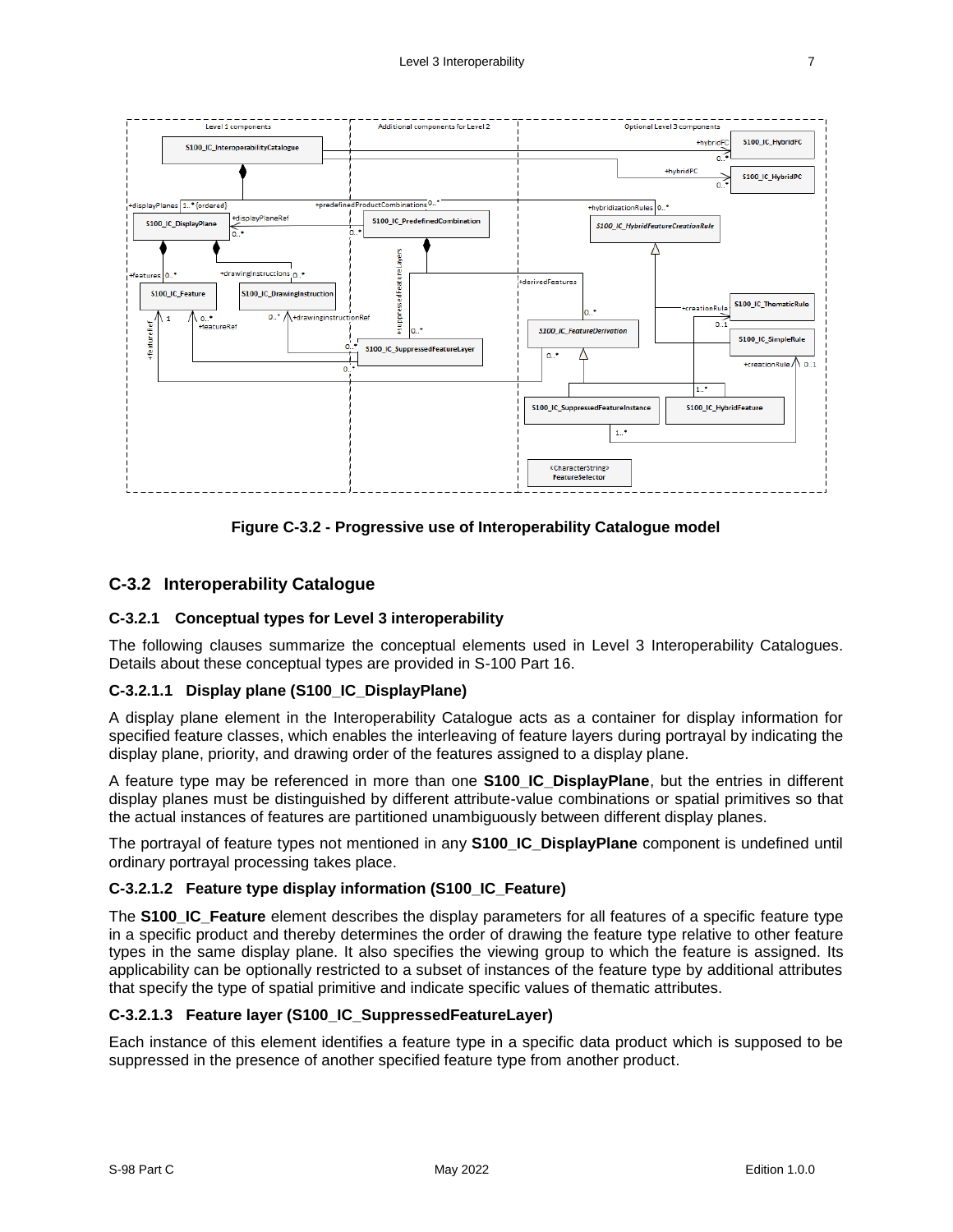## **C-3.2.1.4 Drawing instruction (S100\_IC\_DrawingInstruction)**

Drawing instructions in the Interoperability Catalogue play a similar role to feature type display information **(S100 IC FeatureType)** but with drawing instructions instead of feature objects. The **S100 IC DrawingInstruction** element in Interoperability Catalogues is similar in operation to the layering and priority aspects of the **DrawingInstruction** element in Portrayal Catalogues (see S-100 Part 9 - Portrayal). Where there is a conflict with a Portrayal Catalogue drawing instruction, the drawing instruction in the Interoperability Catalogue supersedes the drawing instruction in the Portrayal Catalogue.

The **S100\_IC\_DrawingInstruction** element contains an additional attribute that allows substitution of symbolization instructions generated by portrayal processing.

### **C-3.2.1.4.1 Comparison and use of S100\_IC\_Feature and S100\_IC\_DrawingInstruction**

**S100 IC Feature** and **S100 IC DrawingInstruction** elements in Interoperability Catalogues operate in essentially the same way as far as assignment of drawing order, priority, and display planes is concerned. They differ in that **S100\_IC\_DrawingInstruction** provides an optional attribute to substitute the symbolization elements of the drawing instruction.

**S100 IC Feature** should be used for Interoperability Catalogues that are designed for systems where interoperability processing precedes the generation of drawing instructions.

**S100\_IC\_DrawingInstruction** should be used for Interoperability Catalogues that are designed for systems where interoperability processing precedes the generation of drawing instructions. It should also be used in all Catalogues where substitution of symbolization is necessary.

### **C-3.2.1.5 Predefined combination (S100\_IC\_PredefinedCombination)**

A predefined combination element defines a collection of data products for which a common set of interoperability operations have been defined in the Interoperability Catalogue. Instances of predefined combinations are also characterized by interoperability Level, which allows the encoding of different sets of operations depending on how tightly integrated the user desires the products to be on the resultant display.

The *interoperabilityLevel* attribute in each **S100\_IC\_PredefinedCombination** element specifies the highest Level of interoperability operations that are encoded in the element. **S100 IC PredefinedCombination** elements with a specified Level attribute are permitted to also include operations of a lower Level of interoperability.

Predefined combinations can be linked to **S100\_IC\_DisplayPlane** elements by means of references in the **S100 IC PredefinedCombination** elements.

### **C-3.2.1.6 Suppressed feature Instance (S100\_SuppressedFeatureInstance)**

This element allows Interoperability Catalogues to indicate when specific feature instances in a data product must be suppressed by specific feature instances in another product. Its functionality is similar to S100 SuppressedFeatureLayer except that it can use somewhat more expressive selection/replacement rules (by virtue of its dependency on **S100\_SimpleRule**) and it applies to feature instances instead of feature types or subsets of feature types.

### **C-3.2.1.7 Feature hybridization (S100\_HybridFeature)**

This element allows selected feature types or instances to be combined into a new feature for display purposes.

## **C-3.2.1.8 Feature creation or replacement rule (S100\_SimpleRule, S100\_ThematicRule)**

Feature creation and replacement is advanced functionality whose implementation is not required for this version of the Interoperability Catalogue.

Feature creation and replacement rules create new feature types by combining characteristics of specified feature types from the input data products. A feature creation/replacement rule basically transforms a collection of feature instances in the input stream into one or more different feature instances in the output stream. The created feature differs from all the input features, for example by adding properties of one feature to properties of another feature.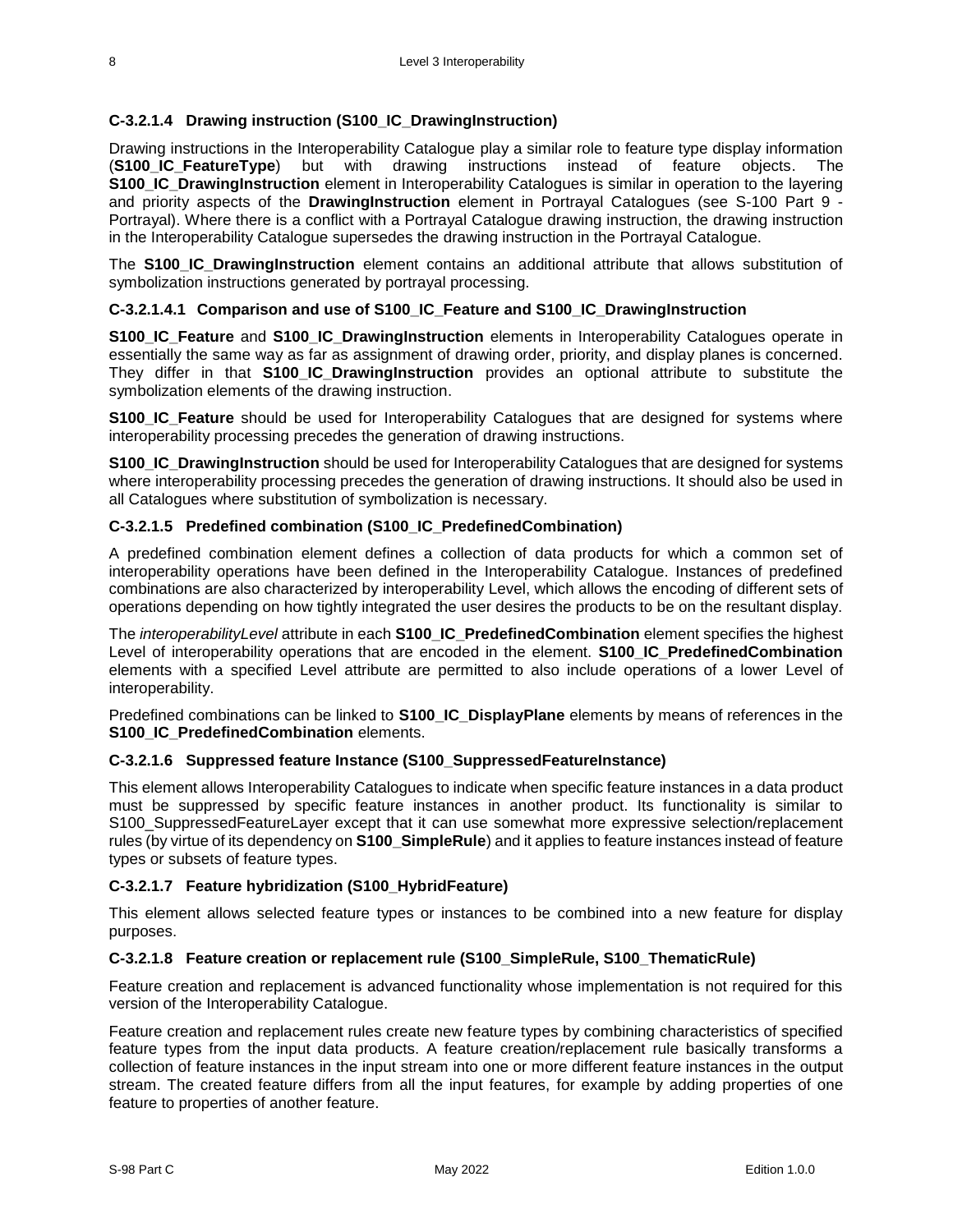### <span id="page-14-0"></span>**C-3.2.2 Use of S-100 types**

The S-100 types used by S-98 Level 3 interoperability catalogues are described in the S-98 – Main component of this Specification. For Level 3 interoperability catalogues, the following additional information applies.

- Interoperability Catalogues of Level 3 do not use feature and information associations in feature filters defined by *attributeCombination* attributes in **S100\_S100\_IC\_Feature** or **S100 IC DrawingInstruction** elements. This is the same as the Level 1 and 2 functionality for these elements.
- Interoperability Catalogues of Level 3 are allowed to use feature and information associations in feature selector expressions encoded in the *primarySelector* and *secondarySelector* attributes of **S100\_\_IC\_DerivedFeature** or in **S100\_SimpleRule** or **S100\_ThematicRule** elements.

### <span id="page-14-1"></span>**C-3.3 UML model documentation**

The UML model documentation is provided in S-100 Part 16. This clause documents details specific to the use of the UML model for the interoperability Level described in this Part of S-98.

Only the model elements used in this Level (and included in the Level's Application Schema) are listed. The constraints and considerations listed in the UML documentation tables in S-100 Part 16 apply. Any S-98 general or Level-specific considerations are described under the element name in the list below.

1) **S100\_IC\_DisplayPlane**: No Level-specific constraints or notes.

**Attribute** *interoperabilityLevel*: Mandatory. The only values allowed for Level 3 Interoperability Catalogues are 1, 2, and 3.

2) **S100\_IC\_DrawingInstruction**:

NOTE for implementers: Even if the Presentation Schema in S-100 Part 9 is used, implementers may need to provide specific code to validate the content of the *substituteSymbolization* attribute instead of depending on normal XML Schema validation. The content of this attribute is not prescribed by this Specification and may be a fragment of XML, or interpretable code or rules, etc, in a non-XML syntax. It may be enclosed in  $a \leq f$  (CDATA $f \equiv 1$ ) section so that XML validators treat it as character data instead of XML.

- 3) **S100 IC Feature**: No Level-specific constraints or notes.
- 4) **S100\_IC\_InteroperabilityCatalogue**:

**Attribute** *productCovered*: Must use values defined in the dictionary identified by MRN: urn:mrn:iho:prod:s98:1:0:0:products.

**Attribute** *interoperabilityLevel*: Mandatory in S-98 Catalogues at all Levels. The only value allowed for Level 3 Interoperability Catalogues is 3.

**Role hybridFC**: Required if and only if there are any feature hybridization rules in the Catalogue.

**Role hybridPC**: Required if and only if there are any feature hybridization rules in the Catalogue.

**Role hybridizationRules**: Required if and only if there are any instances of **S100\_IC\_SimpleRule**, **S100 IC ThematicRule, or S100 IC CompleteRule** in the Catalogue.

### 5) **S100\_IC\_PredefinedCombination**:

**Attribute** *interoperabilityLevel*: Mandatory in the S-98 Interoperability Catalogue; allowed values: 1, 2, 3.

- 6) **S100\_IC\_SuppressedFeatureLayer**: No Level-specific constraints or notes.
- 7) **Codelist dataProduct**: No Level-specific constraints or notes. The data type for all Levels is described below.

Codelist Type: closed dictionary

MRN: urn:mrn:iho:prod:s98:1:0:0:products.

8) **Codelist requirementType**: No Level-specific constraints or notes.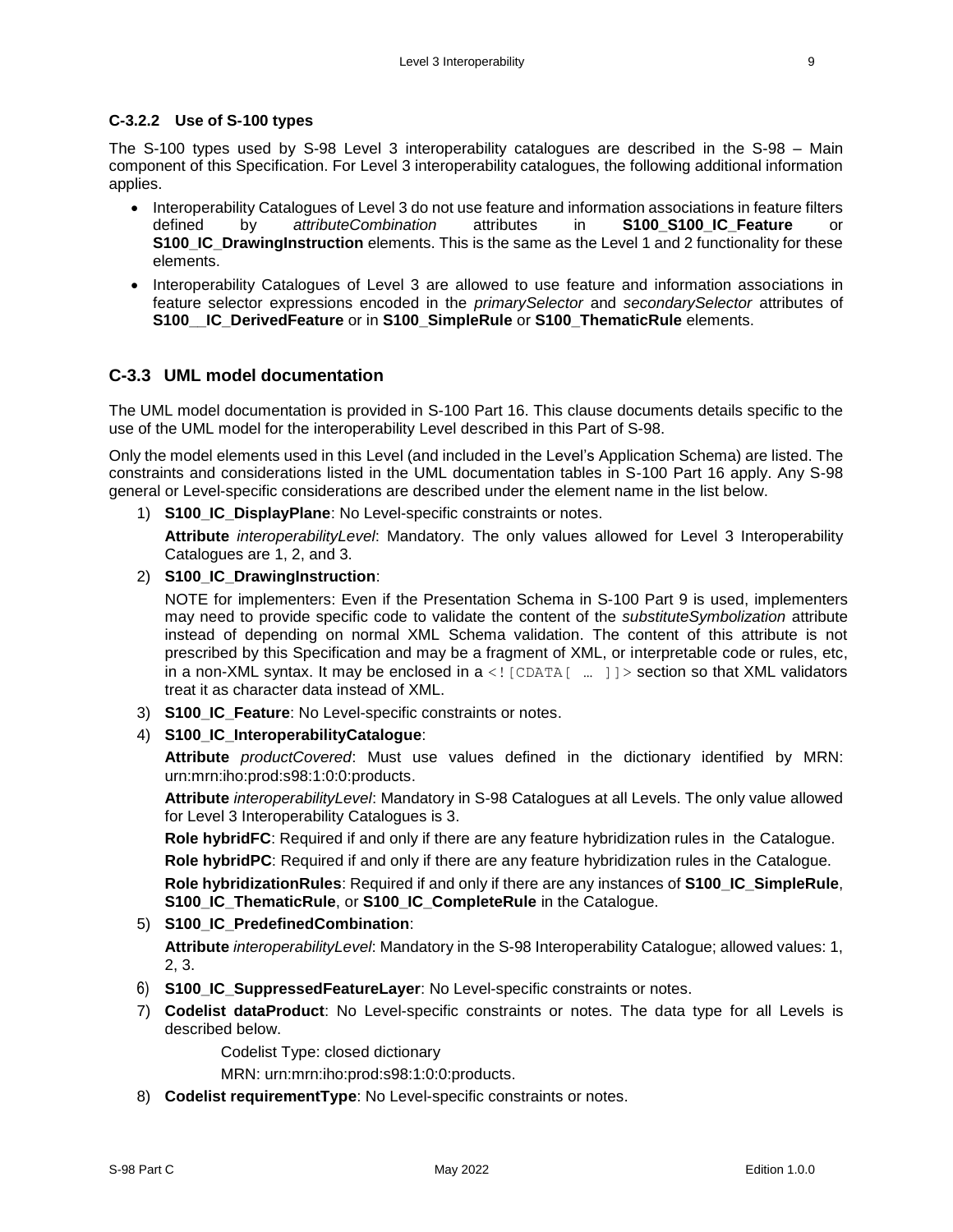For all Interoperability Levels, the following subset of the standard values listed in S-100 Part 16 are permitted to be used in S-98 Interoperability Catalogues:

| <b>Value</b> | <b>Description</b>                                                                                                                                                                                                              | Code           |
|--------------|---------------------------------------------------------------------------------------------------------------------------------------------------------------------------------------------------------------------------------|----------------|
| <b>IHO</b>   | Original IHO Interoperability Catalogue                                                                                                                                                                                         |                |
| <b>OEM</b>   | Prepared according to requirements specified by OEM or systems<br>integrator                                                                                                                                                    | 2              |
| national     | Prepared according to requirements specified by a national Government,<br>group of national Governments (for example the European Union), or<br>governmental agency such as a national shipping authority or the Coast<br>Guard | 3              |
| local        | Prepared according to requirements specified by a sub-national<br>governmental authority such as a state, province, or county                                                                                                   | 4              |
| port         | Prepared according to requirements specified by a harbormaster's office<br>or port authority                                                                                                                                    | 5              |
| company      | Prepared according to requirements specified by the owner, charterer, or<br>operator                                                                                                                                            | 6              |
| pilot        | Prepared according to requirements specified by a pilot                                                                                                                                                                         | $\overline{7}$ |
| master       | Prepared according to requirements specified by the vessel's master                                                                                                                                                             | 8              |

**Table C-3.1 - Allowed values for requirementType**

Extra values ("other: ...") as defined in S-100 Part 3, clause 3-6.7 are also permitted.

### 9) **S100\_IC\_FeatureDerivation**:

The resulting derived feature does not need to have any hybrid characteristics; that is, one restricted area replaced with another restricted area will use regular Portrayal Catalogue/Feature Catalogue of the primary product. However if the result feature needs to be supported by any custom Feature Catalogue or Portrayal Catalogue elements they must be defined under hybrid Feature Catalogue and hybrid Portrayal Catalogue accordingly.

A rule for creating the feature must be described in the rules section of the Interoperability Catalogue.

**Attribute** *primarySelector*: If omitted, all instances of the type are included.

In Level 3 processing, may contain only thematic attributes and the primary and secondary instance geometries must be spatially equal.

Level 3 Example: category Ofice  $= 5$ .

**Attribute** *secondarySelector*: If omitted, all instances of the type are included.

In Level 3 processing, may contain only thematic attributes and the primary and secondary instance geometries must be spatially equal.

Level 3 Example: category Ofice  $= 5$ .

NOTE: **S100 IC FeatureDerivation** is an abstract super-class for different types of feature hybridization operations.

- 10) **S100 IC HybridFC**: No Level-specific constraints or notes.
- 11) **S100 IC HybridFeature**: No Level-specific constraints or notes.
- 12) **S100\_IC\_HybridFeatureCreationRule**: No Level-specific constraints or notes.

**Attribute** *interoperabilityLevel*: Mandatory in S-98.

NOTE 1: S100 IC HybridFeatureCreationRule is an abstract super-class for different types of hybridization rules. This functionality needs to be worked out but OGC Filter seems to be the ideal option for defining data filtering logic.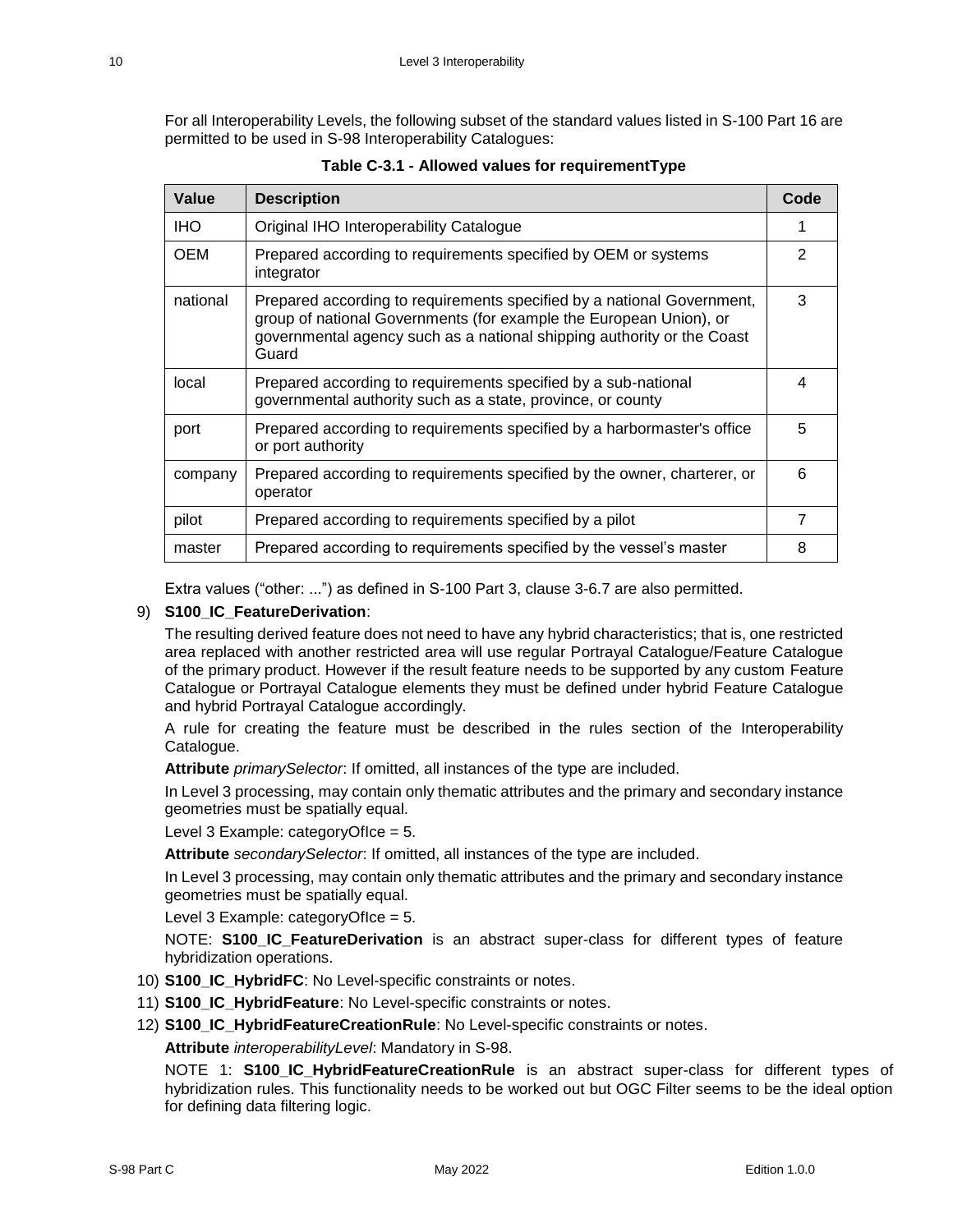NOTE 2: Overall, the output from execution of **S100\_IC\_HybridFeatureCreationRule** is a set of hybrid features for which predefined Feature Catalogue, Portrayal Catalogue and display plane definitions already exist so such feature will be suitable for passing to the portrayal engine for processing just like any other S-100 features.

- 13) **S100\_HybridPC**: No Level-specific constraints or notes.
- 14) **S100\_IC\_PredefinedCombination**

**Role** *derivedFeatures*: Required if and only if there are any instances of **S100\_SuppressedFeatureInstance** or subclasses of the abstract class **S100\_IC\_HybridFeature** in the Catalogue.

- 15) **S100 IC SimpleRule**: No Llevel-specific constraints or notes.
- 16) **S100\_IC\_SuppressedFeatureInstance**: No Level-specific constraints or notes.
- 17) **S100 IC ThematicRule**: No Level-specific constraints or notes.
- 18) **FeatureSelector**: No Level-specific constraints or notes.

# <span id="page-16-0"></span>**C-4 Level-Specific Data Quality Considerations**

## <span id="page-16-1"></span>**C-4.1 Quality of displayed data**

There are no Level-specific extensions to clause 6.1 of the "S98 – Main" document.

Clause C-C-5.111 provides guidance for maintaining data quality for Level-specific rules and operations.

# <span id="page-16-2"></span>**C-4.2 Quality of Interoperability Catalogues**

The quality measures recommended in S-97 (Part C) which are applicable to Level 3 S-98 Interoperability Catalogues are those listed in Table 6-1 of the "S-98 – Main" document plus those listed in Table C-4.1 below.

| No.            | Data quality<br>element and sub<br>element | <b>Definition</b>                                                 | DQ measure / description                                                                                                               | <b>Evaluation</b><br>scope $3$ for<br>IC | <b>Evaluation</b><br>scope for<br>resultant <sup>3</sup><br>features |
|----------------|--------------------------------------------|-------------------------------------------------------------------|----------------------------------------------------------------------------------------------------------------------------------------|------------------------------------------|----------------------------------------------------------------------|
| C <sub>1</sub> | Completeness /<br>Omission                 | Data absent from<br>the dataset, as<br>described by the<br>scope. | numberOfMissingItems / This data<br>quality measure is an indicator that   PC<br>shows that a specific item is<br>missing in the data. | Hybrid FC /                              | Features<br>produced by<br>hybridization<br>rules.                   |

**Table C-4.1 - Quality elements for Level 3 S-98 Interoperability Catalogues**

l

<sup>2</sup> For the IC evaluation scope, a "dataset" is an entire Interoperability Catalogue file, an "element" is an Interoperability Catalogue component corresponding to one of the classes in the model depicted in S-100 Part 16, Figure 16-3.

 $^3$  "Resultant" means the result of applying interoperability operations to covered data. "Resultant feature" means the apparent feature as it appears on the display after application of interoperability. "Resultant dataset" means the collection of resultant features. A "modified resultant feature" is the feature or drawing instruction resulting from the application of an operation or rule which affects spatial or thematic attributes or their values, including combining or suppressing attributes or generating an instance of a feature defined in the HYBRID Feature Catalogue in Level 3 or 4. A "superseding feature" is a feature which suppresses a feature (instance or type) from another dataset, or whose priority is increased by an interoperability rule or operation (which would make it visible in preference to a feature which would otherwise overlie it). A "superseded feature" is one that is suppressed or overlaid by a superseding feature.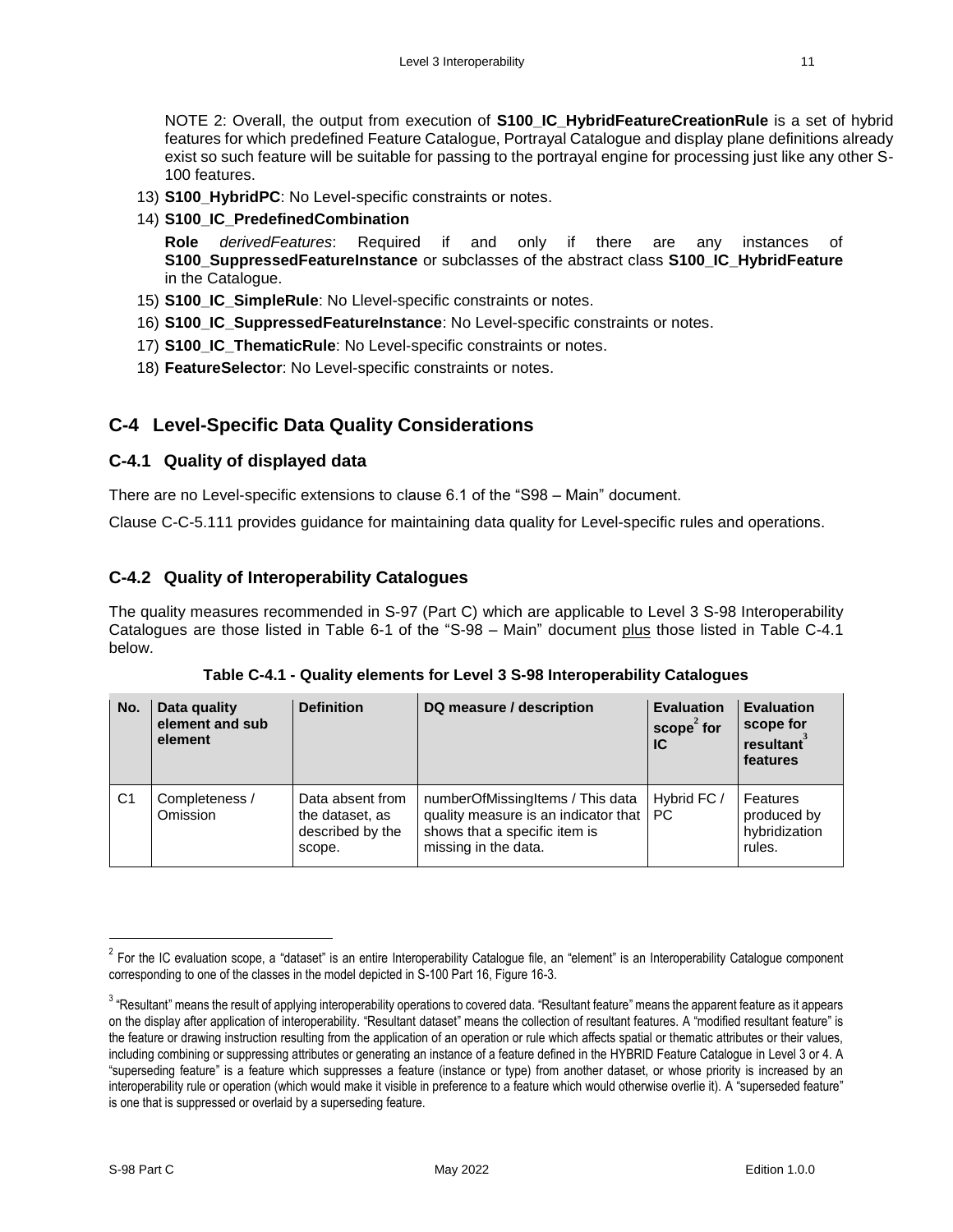| C <sub>2</sub> | <b>Logical Consistency</b><br>/ Domain<br>Consistency        | Adherence of the<br>values to the<br>value domains.                                                              | numberOfNonconformantItems /<br>This data quality measure is a<br>count of all items in the dataset<br>that are not in conformance with<br>their value domain.                                                                                                                                                                                                                                                                                                                                                                                                                                      | (See S-98 -<br>Main) | Features<br>produced by<br>hybridization<br>rules. |
|----------------|--------------------------------------------------------------|------------------------------------------------------------------------------------------------------------------|-----------------------------------------------------------------------------------------------------------------------------------------------------------------------------------------------------------------------------------------------------------------------------------------------------------------------------------------------------------------------------------------------------------------------------------------------------------------------------------------------------------------------------------------------------------------------------------------------------|----------------------|----------------------------------------------------|
| C <sub>3</sub> | Thematic Accuracy /<br>ThematicClassificati<br>onCorrectness | Comparison of<br>the classes<br>assigned to<br>features or their<br>attributes to a<br>universe of<br>discourse. | miscalculationRate / This data<br>quality measure indicates the<br>number of incorrectly classified<br>features in relation to the number<br>of features that are supposed to<br>be there. [Adapted from ISO<br>19157]<br>This is a RATE which is a ratio,<br>and is expressed as a REAL<br>number representing the rational<br>fraction corresponding to the<br>numerator and denominator of the<br>ratio.<br>For example, if there are 1 items<br>that are classified incorrectly and<br>there are 100 of the items in the<br>dataset then the ratio is 1/100 and<br>the reported rate $= 0.01$ . | Hybrid FC /<br>PC.   | Features<br>produced by<br>hybridization<br>rules. |

### <span id="page-17-0"></span>**C-4.2.1 Test methods**

The provisions of Clause 6.2.1 of the "S-98 – Main" document apply.

The Level-specific tests in Table C-4.1 should be evaluated only with features produced by hybridization rules.

Evaluation of quality elements C1-C3 in Table C-4.1 consists of verifying that the Feature Catalogue and Portrayal Catalogue corresponding to the output product(s) specified in hybridization operations define a feature type and portrayal rule respectively for any feature type produced by a hybridization operation and that the attribute bindings and values are consistent.

### <span id="page-17-1"></span>**C-4.2.2 Data quality testing**

The provisions of clause 6.2.2 of the "S-98 – Main" document apply. Evaluation methods for quality elements C1-C3 in Table C-4.1 should include either a complete static analysis of hybridization rules compared to Feature and Portrayal Catalogues (either with or without automated support) or full test case coverage.

# <span id="page-17-2"></span>**C-5 Level-Specific Guidance on Making Product Specifications Interoperable**

The guidelines in this clause supplement and extend guidance common to all Levels on making Product Specifications interoperable, which is given in clause 8 of the "S-98 – Main" document.

# <span id="page-17-3"></span>**C-5.1 Duplicated features**

There is no Level-specific guidance for determining duplicated features. However, when Interoperability Catalogues are developed to resolve duplicated features, keep in mind the following Level-dependent considerations:

Level 3 Interoperability Catalogues offer the following interoperability functionality:

• Interleaving changes - changes to the display planes and display orders specified in the products' Portrayal Catalogues, as determined by display plane and drawing priority information. This means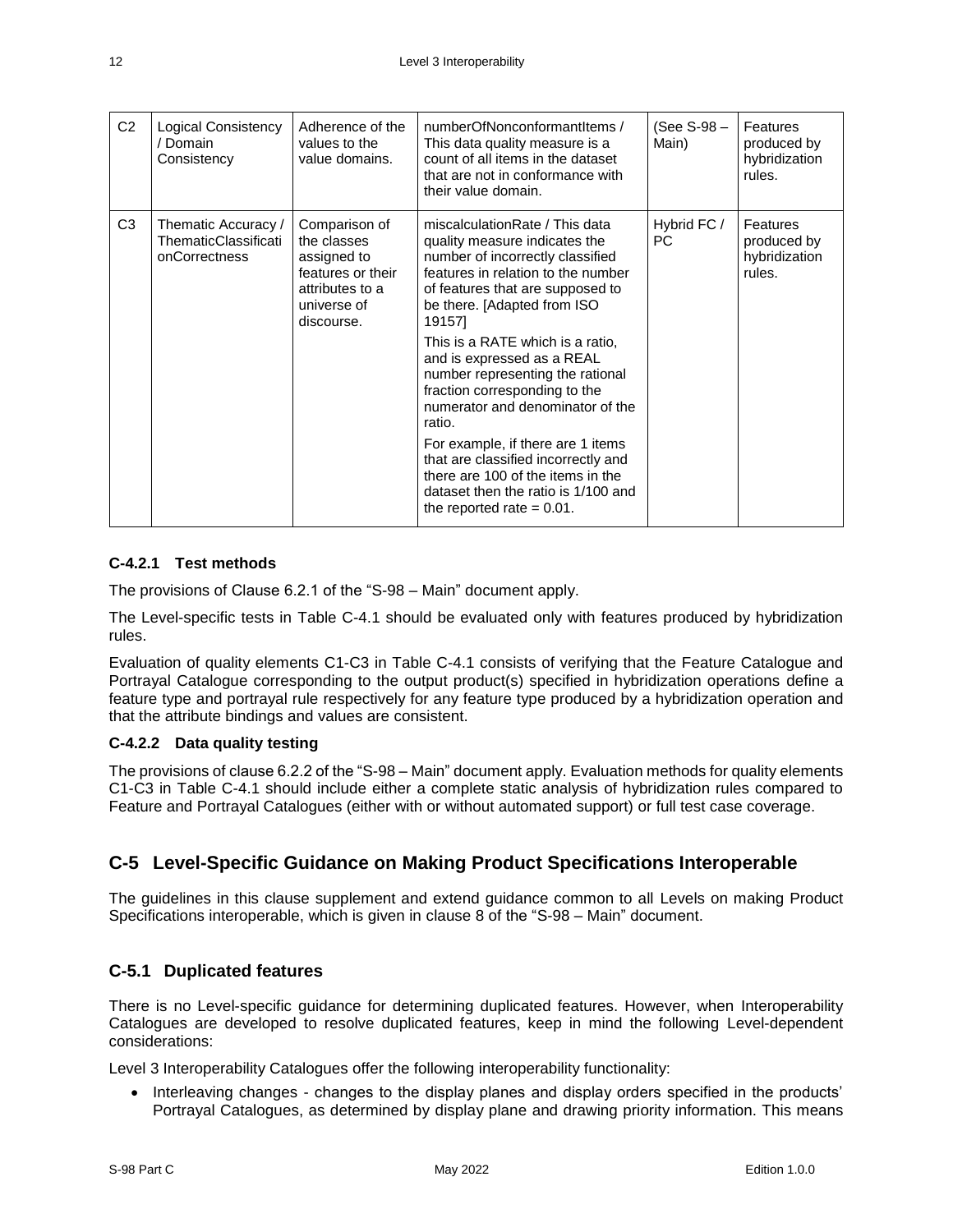that features which are not covered by features with higher drawing priority or in an upper display plane will still be visible. This is the same functionality as Level 1.

- Type-based suppression of features from one product by features from another product. The difference from interleaving changes is that type-based suppression will suppress even features which are not covered by features from the second product. Note that this applies only in areas where there is data coverage by both products; it does not apply in areas where only one product has data coverage. This is the same functionality added by Level 2 to Level 1.
- Suppression of feature instances matching specified conditions and their replacement by other feature instances. This functionality is added in Level 3.

### <span id="page-18-0"></span>**C-5.1.1 Duplicated features same model**

See the guidance in clause 8.1.1 of the "S-98 – Main" document, and keep in mind the differences between Level 1, 2, and 3 interoperability solutions described earlier in Clause C-5.1 of this Part.

**S100\_IC\_SuppressedFeatureLayer** elements only have feature code and product as attributes for suppression, this means that all instances of a listed feature class will be suppressed. This is important to remember when creating rules that promote alternative instances. **S100\_IC\_Feature** and **S100\_IC\_DrawingInstruction** can have attribute combinations and spatial primitives to select the alternative instances. There is therefore a risk that unless sufficient attention to details is given, important instances may be omitted.

EXAMPLE: If **Restricted Area Navigational** in ENC is suppressed, and **Restricted Area Navigational** with attribute **category of restricted area = 4 (nature reserve)** in a Marine Protected Area dataset is promoted in its place, there is a chance that only instances with that combination will be visible, and all others supressed.

**S100\_SuppressedFeatureInstance** elements can suppress instances selectively, as defined by conditions specified in the *primarySelector* attribute or referenced **S100\_SimpleRule** element. While the **S100 HybridFeature** element is intended mainly for feature hybridization, it can also be used to suppress duplicated features, since it inherits the same attributes as **S100\_SuppressedFeatureInstance** from their common abstract super-class **S100\_FeatureDerivation**. However, if the intention is merely to suppress a feature, **S100\_SuppressedFeatureInstance** should be used.

### <span id="page-18-1"></span>**C-5.1.2 Duplicated features, different models**

See the guidance in clause 8.1.2 of the "S-98 – Main" document, and keep in mind the differences between Level 1 and Level 2 interoperability solutions described in Clause C-5.1 of this Part. There is no other Levelspecific guidance for this scenario.

### <span id="page-18-2"></span>**C-5.1.3 Duplicate feature domains**

See the guidance in clause 8.1.3 of the "S-98 – Main" document, and keep in mind the differences between Levels 1, 2, and 3 interoperability solutions described in clause C-5.1 of this Part. There is no other Levelspecific quidance for this scenario.

# <span id="page-18-3"></span>**C-5.2 Geometry**

## <span id="page-18-4"></span>**C-5.2.1 Combined geometry**

See clause 8.2.1 of the "S-98 – Main" document for guidance for developers of Product Specifications that may result in hybrid features when interacting with specific other products.

NOTE: The hybrid feature concept is only for interoperability Levels 3 and 4. Thematic hybridization/fusion is possible in both Levels 3 and 4. Spatial hybridization/fusion is only available for interoperability Level 4. Both are out of scope for initial implementations of this Interoperability Specification.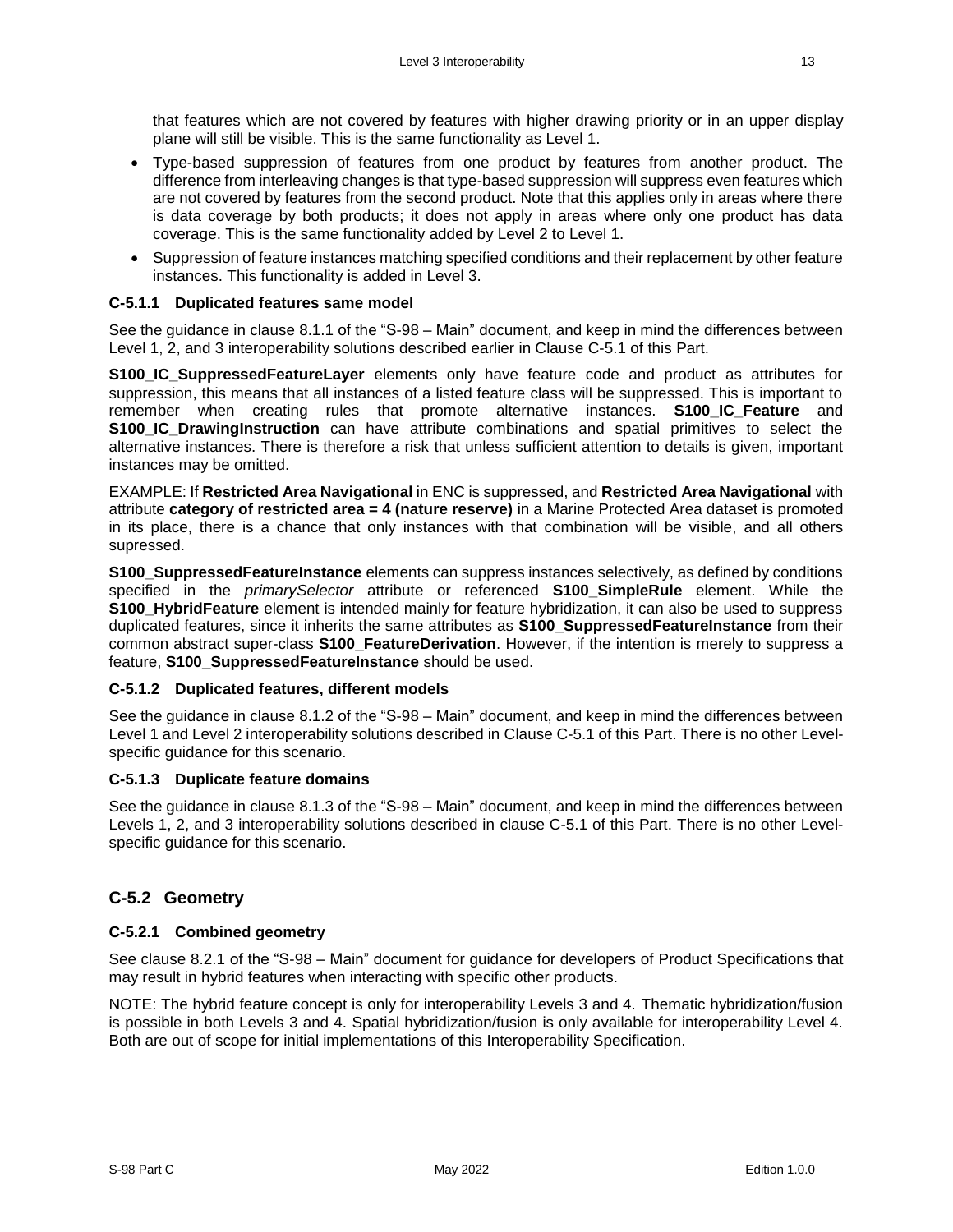### <span id="page-19-0"></span>**C-5.2.2 Spatial discrepancy, unrelated to scaled or cartographic smoothing**

There is no Level-specific guidance for this issue. Common guidance is provided in clause 8.2.2 of the "S-98 – Main" document.

### <span id="page-19-1"></span>**C-5.2.3 Spatial discrepancies, related to scale or cartographic smoothing**

There is no Level-specific guidance for this issue. Common guidance is provided in clause 8.2.3 of the "S-98 – Main" document.

## <span id="page-19-2"></span>**C-5.3 Display of text**

There is no Level-specific guidance for this issue. Common guidance is provided in clause 10.8 of the "S-98 – Main" document.

### <span id="page-19-3"></span>**C-5.4 Skin-of-the-earth feature operations**

#### <span id="page-19-4"></span>**C-5.4.1 Skin of the earth feature replacement**

Level 3 Interoperability Catalogues permit any of the following:

- Interleaving of display planes so that upper planes overwrite lower planes (Level 1 functionality). This can be used to shift feature layers to lower or higher planes to overwrite layers whose replacement is desired.
- Suppression of feature layers in which case the features in the suppressed layer are not processed for portrayal but features over/under the suppressed features will be displayed as determined by their display planes and drawing priorities (Level 2 functionality).
- Suppression of feature instances, which is like suppression of feature layers but applies to feature instances selected by selector expression or simple rule (additional functionality in Level 3).
- Merging of features from different products creating hybrid features (additional functionality in Level 3).

See clause C-6.9 for portrayal considerations.

### <span id="page-19-5"></span>**C-5.4.2 Skin-of-the earth feature adjusting**

Adjustment of attribute values is possible in Level 3 Catalogues by means of hybridization rules.

For example, the values of depth and under keel clearance attributes may be adjusted by combining bathymetry and/or water level information with ENC data.

Adjustment of the geometry of skin-of-the-earth features is possible only in Level 4 (Part D).

## <span id="page-19-6"></span>**C-5.5 Blended feature concepts**

Blended feature concepts or blended portrayals can be produced by using transparency between related features; or creating a temporary blended feature; or blended portrayal (rule and/or symbol) of specific combinations of features from different products. See clause 10 in the "S-98 – Main" document for portrayal considerations and an example of a use case.

Blended features or portrayal will typically be created by using **S100\_IC\_PredefinedCombination** which link to a hybrid Portrayal Catalogue that includes the features to be combined and a suppression rule, for example by using **S-100\_IC\_SuppressedFeatureLayer**, for the features that are to be replaced.

An example where a blended concept could be used is where winds blowing from the west cause fairways to some west coast ports of Finland to get layered ice (wind pushes ice layers on top of each other until there is ice from the sea bottom up to the surface). When an ice-breaker makes a path through some ice remains between the sea bottom and the keel of the ice-breaker. Ice thickness in such a place could be up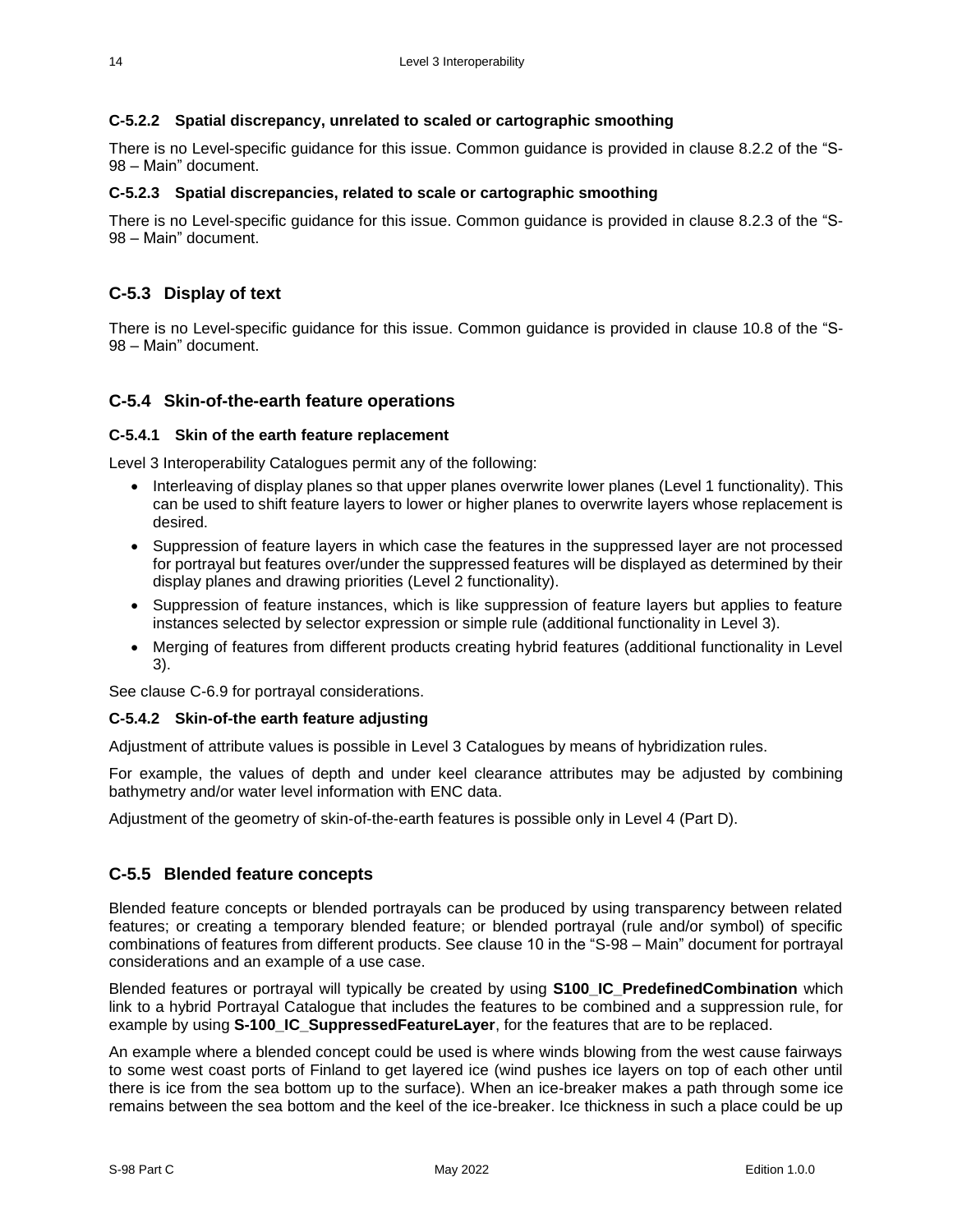to 11 m while the ice-breaker draught is around 7-8 meters. In such cases a simultaneous display of both ice coverage and underlying depth area is required. Other depth area features such as spot soundings, rocks, wrecks, etc, are also still important.

Developers of Product Specifications that are likely to be used in blended feature concepts by ECDIS in interoperability mode should communicate their intentions with developers of related Specifications so that awareness is created about the inter-dependencies of these types of relationships. Such communication is especially important when revisions to these Specifications are considered. Doing so will help manage risks to breaking the relationships as the related Product Specifications transition through their life cycle.

# <span id="page-20-0"></span>**C-5.6 Hierarchy of data**

### <span id="page-20-1"></span>**C-5.6.1 Hierarchy by stacking of display planes**

In Level 3 Interoperability Catalogues, hierarchy can be set by interleaving of display planes or feature layer suppression operations.

### <span id="page-20-2"></span>**C-5.6.2 Predefined combinations**

Predefined combinations can be defined in Level 3 Interoperability Catalogues. Interoperability rules can be made contingent on the presence of particular combinations of data products on the display. Predefined combinations are generally created with a particular type of operational view in mind, and therefore the hierarchy of data may vary between predefined combinations. Typically, the ENC will be the base layer; that is, the lowest layer in a predefined combination.

Predefined combinations are used to define the hierarchy of data between different S-100 based Specifications. An instance of **S100\_IC\_PredefinedCombination** is associated to **S100\_IC\_DisplayPlane** instances to give the hierarchy of the data products that are intended to be used. The attribute *order* within the **S100\_IC\_DisplayPlane** gives the order in which the layers are drawn.

## <span id="page-20-3"></span>**C-5.7 New datasets**

There is no Level-specific guidance for this issue. Common guidance is provided in clause 8.7 of the "S-98 – Main" document.

# <span id="page-20-4"></span>**C-5.8 Dataset scales, loading, and unloading**

There is no Level-specific guidance for this issue. Common guidance is provided in clause 8.8 of the "S-98 – Main" document.

# <span id="page-20-5"></span>**C-5.9 Metadata**

There is no Level-specific guidance for this issue. Common guidance is provided in clause 8.9 of the "S-98 – Main" document.

## <span id="page-20-6"></span>**C-5.10 Meta-features**

Any spatial operations on meta-features require an Interoperability Catalogue to implement at least Level 4.

There is no other Level-specific guidance for meta-features. Common guidance is provided in clause 8.10 of the "S-98 – Main" document.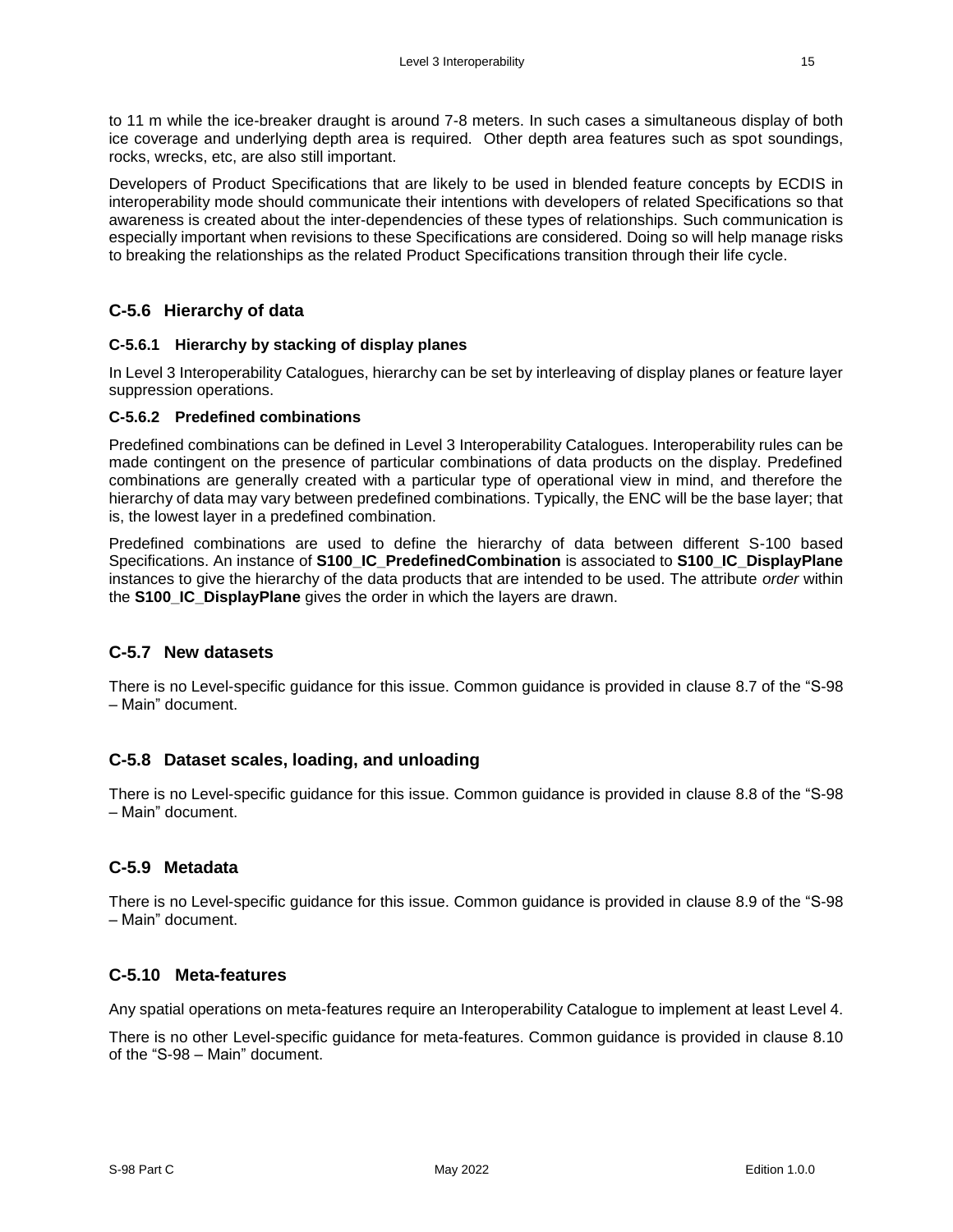## <span id="page-21-0"></span>**C-5.11 Quality considerations**

The guidance in clause 8.11 of the "S-98 – Main" document applies.

Developers of Interoperability Catalogues should note that the caution about not replacing products of higher data quality with products of lower data quality is extended to the attribute level for feature hybridization – for example, vertical measure attributes of lower data quality should not replace vertical measures of higher quality, taking into account not just the encoded uncertainties but the totality of circumstances surrounding data quality assessment of a particular product, dataset, or feature.

# <span id="page-21-1"></span>**C-6 Portrayal**

This clause gives guidelines and instruction to portrayal considerations related to the use of the Interoperability Catalogue in an ECDIS. The Interoperability Catalogue must apply to the specific Product Specifications listed in the Interoperability Catalogue metadata, *interoperabilityCatalogueProducts* attribute under **S100\_IC\_CatalogueMetadata**.

There may be additional data products present in the S-100 ECDIS that are external to the Interoperability Catalogue; in such cases the Interoperability Catalogue should continue to function in presence of products not defined in the Catalogue. Data products that are outside of the interoperability scope must be treated in Interoperability Level 0 (see clause 9.6 in the "S-98 – Main" document).

# <span id="page-21-2"></span>**C-6.1 Display of significant features**

There is no Level-specific guidance for this issue. Common guidance is provided in clause 10.1 of the "S-98 – Main" document.

## <span id="page-21-3"></span>**C-6.2 Display of significant features - switching to original**

There is no Level-specific guidance for this issue. Common guidance is provided in clause 10.2 of the "S-98 – Main" document.

## <span id="page-21-4"></span>**C-6.3 Portrayal distinguishability - colour set-asides**

There is no Level-specific guidance for this issue. Common guidance is provided in clause 10.3 of the "S-98 – Main" document. See also S-100 Part 16 for specific guidance on colour set-asides.

## <span id="page-21-5"></span>**C-6.4 Day/night/dusk modes**

There is no Level-specific guidance for this issue. Common guidance is provided in clause 10.4 of the "S-98 – Main" document.

## <span id="page-21-6"></span>**C-6.5 Impacts on viewing groups**

There is no Level-specific guidance for this issue. Common guidance is provided in clause 10.5 of the "S-98 – Main" document.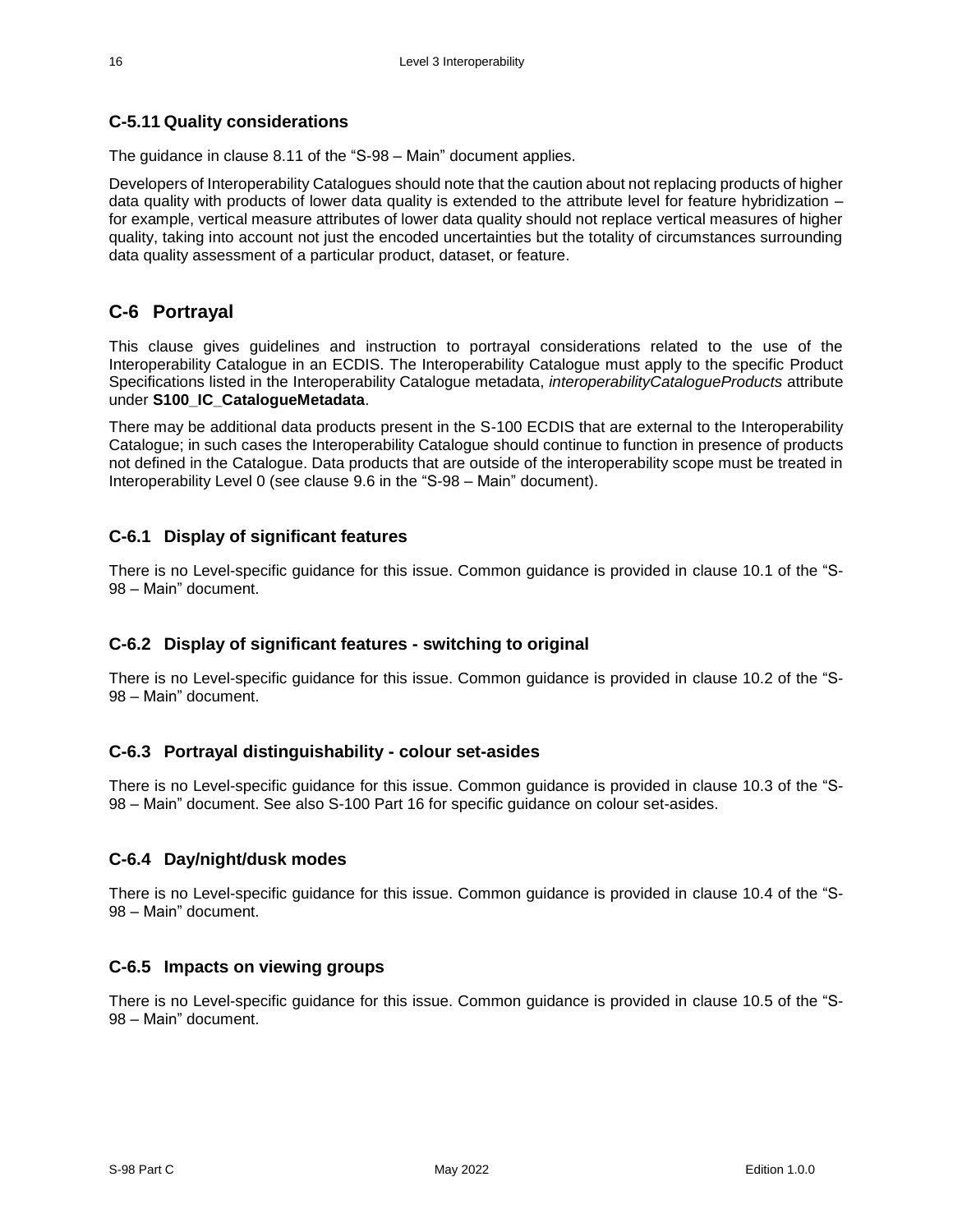# <span id="page-22-0"></span>**C-6.6 Impacts on Portrayal Catalogues**

There is no Level-specific guidance for this issue. Common guidance is provided in clause 10.6 of the "S-98 – Main" document.

# <span id="page-22-1"></span>**C-6.7 Meta-features**

There is no Level-specific guidance for this issue. Common guidance is provided in clause 10.7 of the "S-98 – Main" document.

# <span id="page-22-2"></span>**C-6.8 Display of text**

There is no Level-specific guidance for this issue. Common guidance is provided in clause 10.8 of the "S-98 – Main" document.

## <span id="page-22-3"></span>**C-6.9 Skin-of-the-earth operations and portrayal**

### <span id="page-22-4"></span>**C-6.9.1 Skin-of-the-earth feature replacement and portrayal**

For all Levels, anything that replaces S-101 skin-of-the-earth features will overwrite it by having a higher priority; that is, be drawn later.

For suppressed feature layers the suppressed features do not reach the rendering stage and case features from layers over/under the suppressed features will be displayed as determined by their display planes and drawing priorities, after any modifications encoded in the Interoperability Catalogue.

Suppressed feature instances are treated similarly to suppressed feature layers for portrayal purposes, except that only selected instances are suppressed. Instances that are not suppressed will be portrayed as determined by the applicable display order and drawing priority, modified as prescribed by any applicable Interoperability Catalogue rules or operations.

Gridded data will generally go over ENC and obscure ENC features, either all (interoperability Level 0) or specific features (interoperability Levels 1 or 2) depending on the interoperability level chosen, the predefined combinations or display plane of the features that are interacting.

EXAMPLE 1: High definition gridded bathymetry replaces (overwrite) depth area and depth contours, but soundings, aids to navigation, and obstructions are over the high definition bathymetry (interoperability Level 1).

EXAMPLE 2: Surface current gridded data goes over ENC and replaces all surface current features (interoperability Level 2).

NOTE: The safety contour comes from the ENC and is generated by the viewer system. This safety contour is an IMO requirement (IMO Performance Standard 5.8 (MSC.232(82))) for ECDIS and should be presented with highest priority when turned on by the user. OEMs are permitted to add additional safety contour functions; for example, generated from combining high definition gridded bathymetry (S-102) and S-104 input.

### <span id="page-22-5"></span>**C-6.9.2 Skin-of-the-earth feature adjusting and portrayal**

Adjusted features are portrayed according to the Portrayal Catalogue for the product named as the output product in the hybridization rule in the Interoperability Catalogue. If the output product is specified as "HYBRID", the Hybrid Portrayal Catalogue must be used.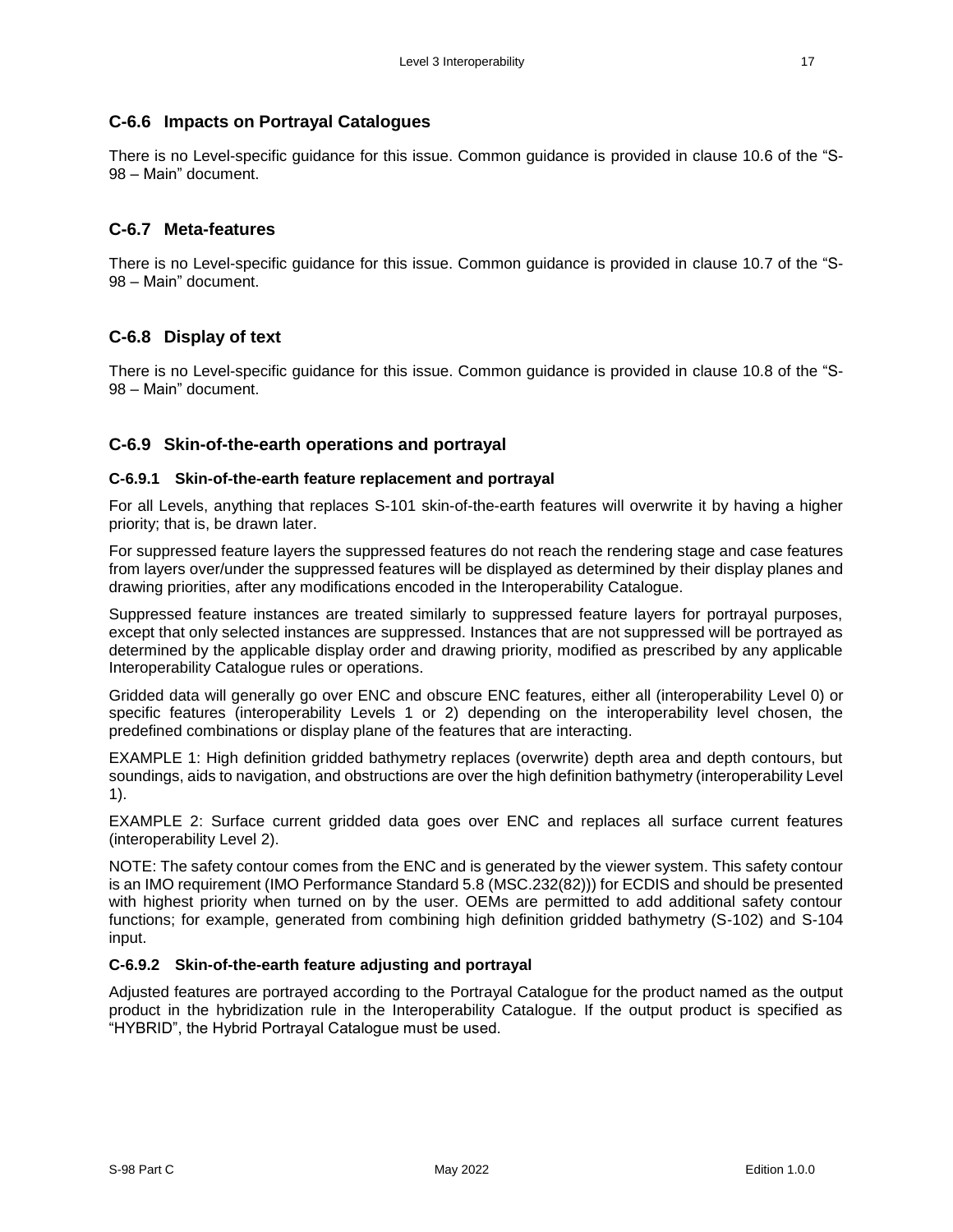# <span id="page-23-0"></span>**C-6.10 Blended portrayals**

There is no Level-specific guidance for this issue. Common guidance is provided in clause 10.10 of the "S-98 – Main" document.

# <span id="page-23-1"></span>**C-6.11 Hierarchy of data**

As noted in clause 11.11 of the "S-98 – Main" document, hierarchy of data can be controlled by predefined combinations (Level 2 and higher). Level 1 Catalogues offer only a very limited means of controlling hierarchy by means of display plane ordering. There is no Level-specific guidance for portrayal in connection with this issue.

### <span id="page-23-2"></span>**C-6.11.1 Interacting gridded information**

There is no level-specific guidance for portrayal in connection with this issue. Common guidance is provided in clause 10.11.1 of the "S-98 – Main" document.

# <span id="page-23-3"></span>**C-6.12 Pick reports**

*[NOTE: The Pick Report functionality specification in S-98 is still under development, and the content of this section will change as this functionality is defined.]*

In interoperability Level 3, hybrid features must be present in the Pick Report and marked as hybrid features.

# <span id="page-23-4"></span>**C-7 Processing Model**

Figure C-7.1 below shows the processing steps and input to each step from parts of the Interoperability Catalogue, for the "Interoperability before portrayal" processing option. Figure C-7.2 shows the processing steps and input to each step for the for the "Interoperability after portrayal" processing option. In each case, the flow depends on the interoperability Level selected by the Mariner.

As in Level 2 interoperability, data products to be loaded are selected as specified in the predefined combination selected by the Mariner. The Mariner may also select additional data products from the optional load set.

In Level 3 processing, operations for suppressing feature instances (Suppress Feature Instances) are added, as are operations for hybridization of thematic attributes (Combine Thematic Attributes). Additional processing to adjust feature and information associations for remaining features may be needed and this is done in the "Combine Associations" stage. The order of processing steps is **Suppress Feature Types ->Suppress Feature Instances ->Combine Thematic Attributes ->Interleave Feature Layers**. It is depicted in Figure C-7.2.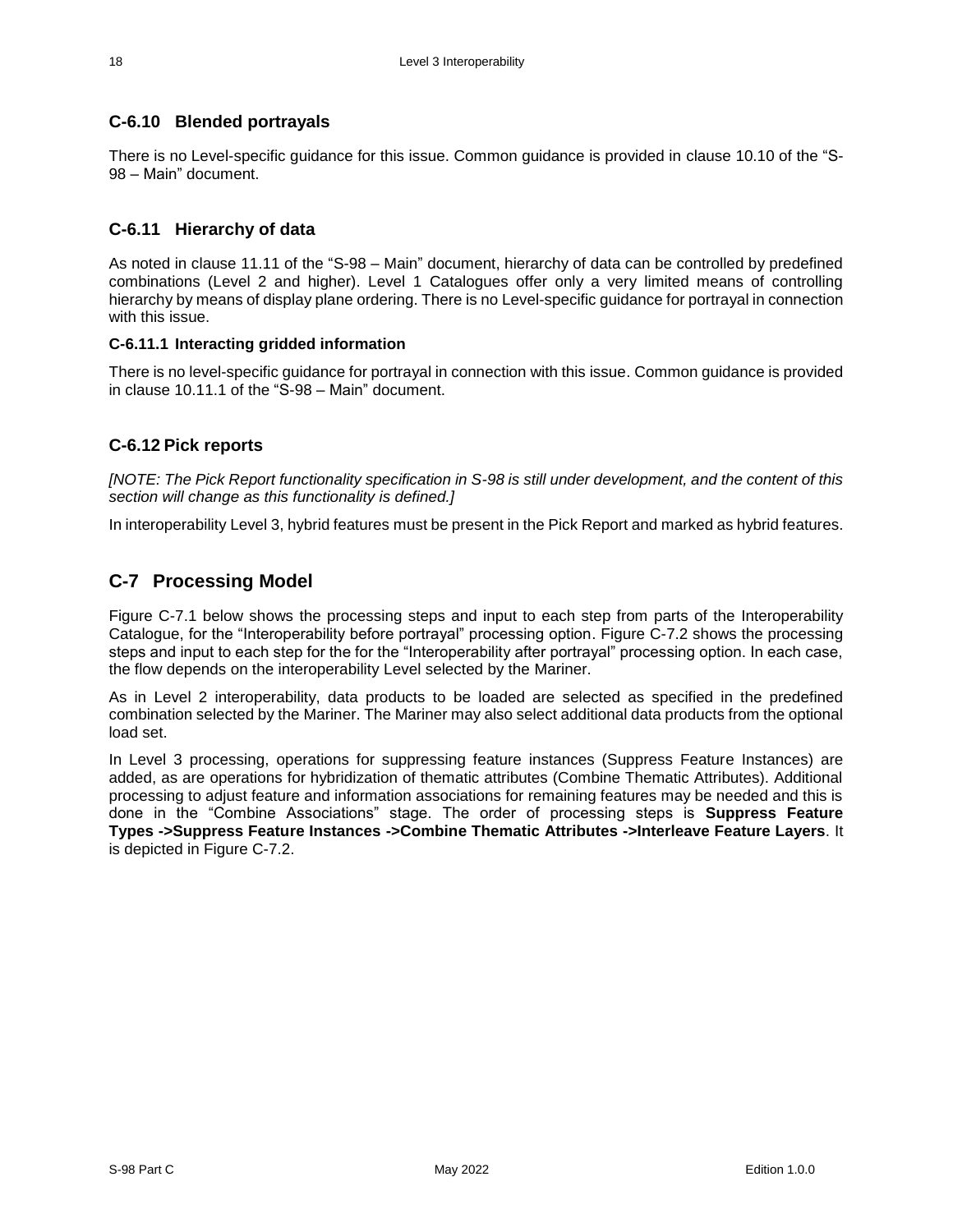



The processing flow for the other implementation option (drawing instructions precede interoperability) is similar with an additional step (*Portrayal Processing*) moved to immediately follow loading of data.



**Figure C-7.2 - Processing for Level 3 interoperability (interoperability follows portrayal processing)**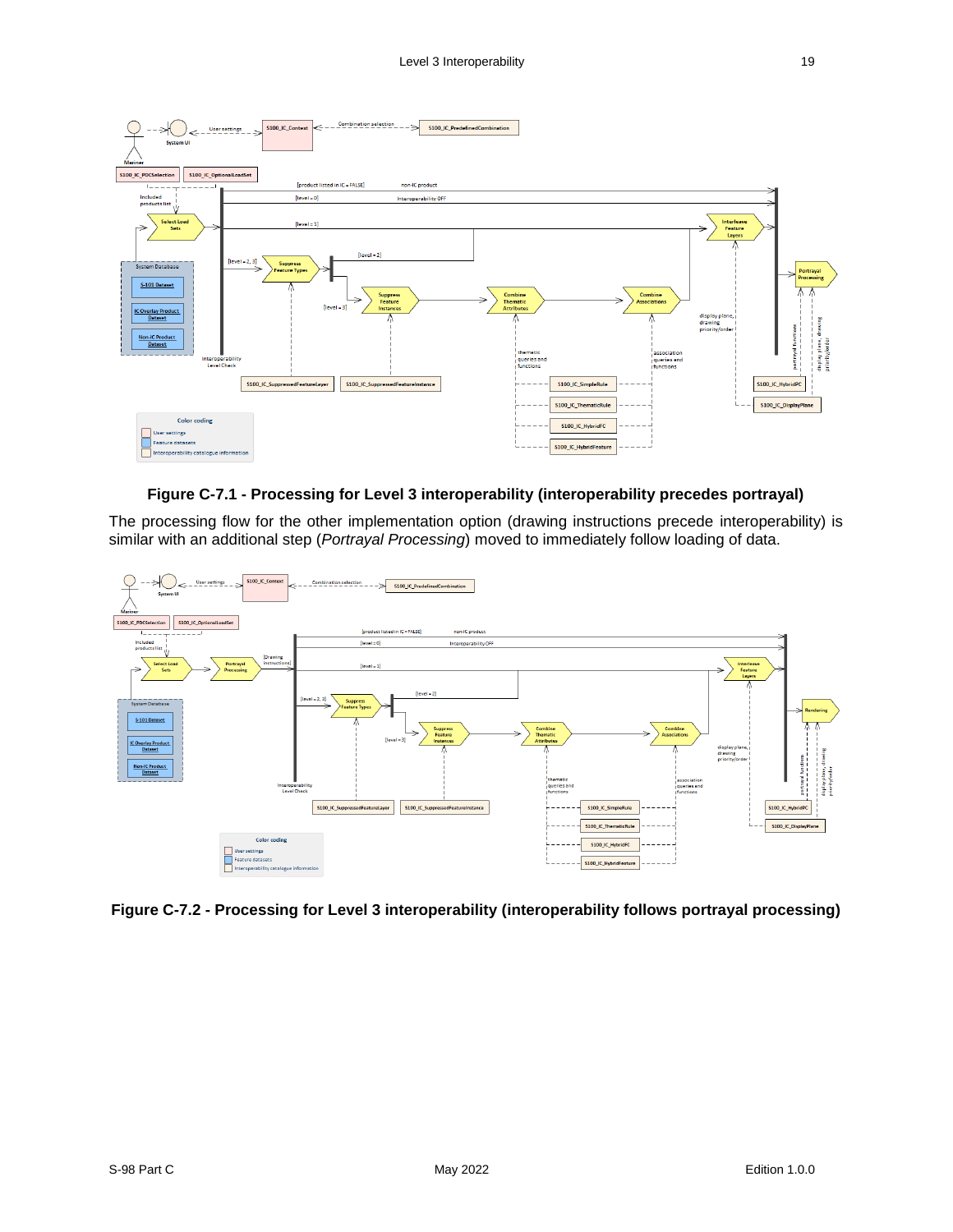| <b>Stage</b>                             | <b>Description</b>                                                                                            | Level          | <b>IC</b> information                                                                                                                                                                                                                                                | <b>Context information</b>                                                | <b>Remarks</b>                                                                                                         |
|------------------------------------------|---------------------------------------------------------------------------------------------------------------|----------------|----------------------------------------------------------------------------------------------------------------------------------------------------------------------------------------------------------------------------------------------------------------------|---------------------------------------------------------------------------|------------------------------------------------------------------------------------------------------------------------|
| Select Load<br><b>Sets</b>               | Select data<br>products to be<br>loaded                                                                       | All            | Level 1: User adds data<br>products to display<br>individually<br>Level 2: Included product<br>list from S100_IC<br>PredefinedCombination.<br><i>includedProduct</i><br>Level 3: included product<br>list from S100_IC_<br>PredefinedCombination.<br>includedProduct | Level 1: None<br>Levels 2, 3: User-<br>selected predefined<br>combination | Information &<br>functionality<br>depends on user-<br>selected level<br>setting                                        |
| Portrayal<br>Processing                  | Ordinary S-<br>100 portrayal<br>processing                                                                    | All            | Levels 1, 2: display planes<br>Level 3: Hybrid PC,<br>display planes                                                                                                                                                                                                 |                                                                           | <b>Except final</b><br>display processing<br>/ rendering                                                               |
| Interleave<br>Feature<br>Layers          | Assign display<br>plane and<br>drawing order<br>to feature data                                               | 1, 2,<br>3     | S100_IC_DisplayPlane                                                                                                                                                                                                                                                 |                                                                           |                                                                                                                        |
| Suppress<br>Feature<br><b>Types</b>      | Suppress all<br>instances of a<br>specified<br>feature type in<br>a product                                   | 2,3            | S100_IC_Suppressed<br>FeatureLayer                                                                                                                                                                                                                                   |                                                                           |                                                                                                                        |
| Suppress<br>Feature<br>Instances         | Suppress<br>selected<br>instances of a<br>specified<br>feature type in<br>a product                           | 3              | S100_IC_Suppressed<br>FeatureInstance                                                                                                                                                                                                                                |                                                                           | Applies feature<br>selector<br>expressions<br>encoded in<br>primarySelector<br>and<br>secondarySelector<br>attributes. |
| Combine<br>Thematic<br><b>Attributes</b> | Select<br>instances for<br>hybridization<br>and generate<br>thematic<br>attributes of a<br>derived<br>feature | 3              | S100_IC_SimpleRule,<br>S100_IC_ThematicRule,<br>S100_IC_HybridFeature,<br>S100 IC HybridFC                                                                                                                                                                           |                                                                           |                                                                                                                        |
| Combine<br>Associations                  | Adjust<br>associations                                                                                        | $\mathfrak{Z}$ | S100_IC_SimpleRule,<br>S100_IC_ThematicRule,<br>S100_IC_HybridFeature,<br>S100_IC_HybridFC                                                                                                                                                                           |                                                                           |                                                                                                                        |
| Rendering                                | Display<br>processing                                                                                         | All            | S100_IC_DisplayPlane                                                                                                                                                                                                                                                 |                                                                           |                                                                                                                        |

**Table C-7.2 - Stages in Level 3 interoperability processing**

# <span id="page-25-0"></span>**C-8 Normative Implementation Guidance**

There is no Level-specific normative implementation guidance in this Edition of S-98. See clause 17 of the "S-98 – Main" document for implementation guidance that applies to all Levels.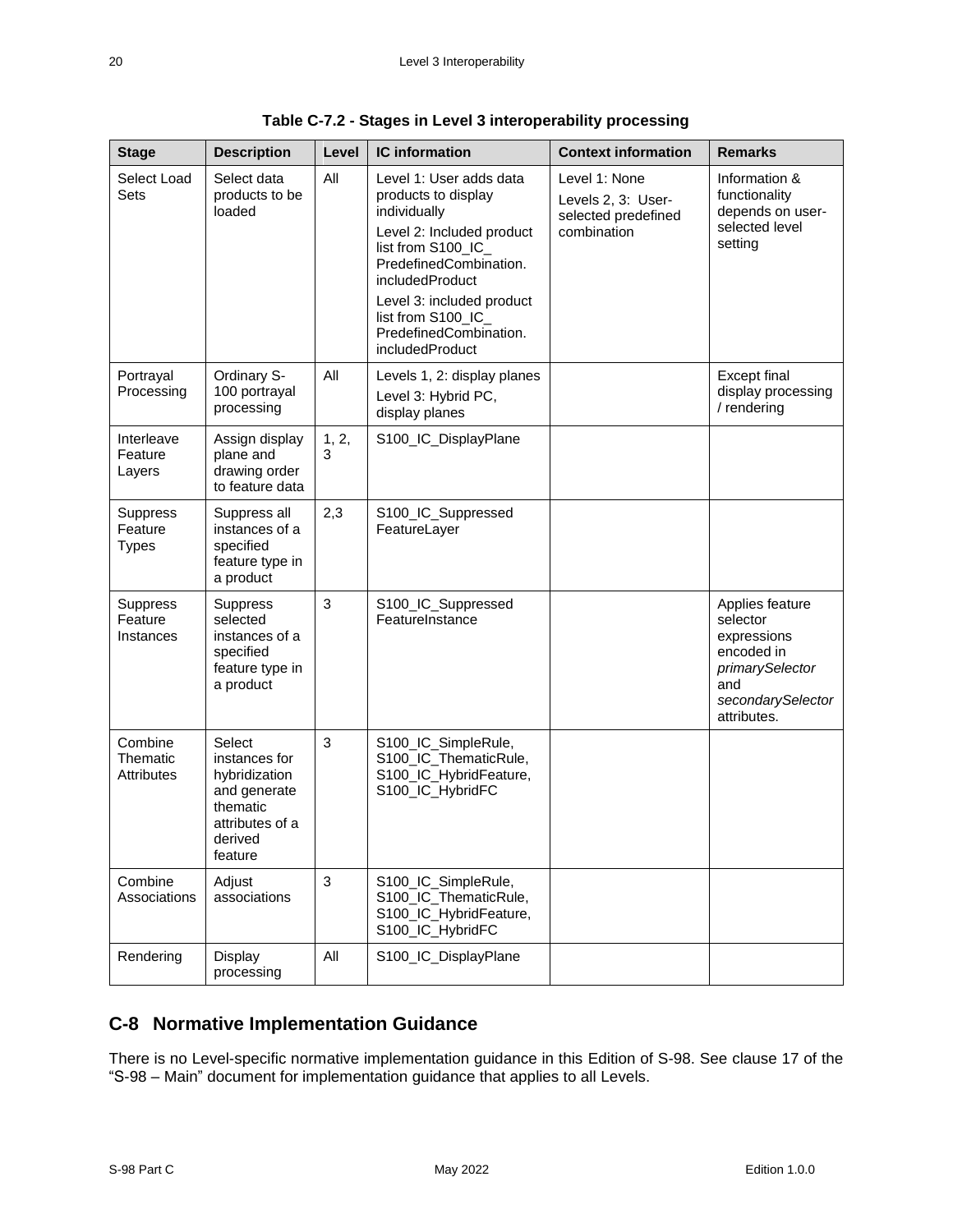# <span id="page-26-0"></span>**C-9 Feature Catalogue**

Level 3 Interoperability Catalogues use a conditionally mandatory S-98 hybrid Feature Catalogue, which must be defined by Interoperability Catalogue developers if the Interoperability Catalogue contains hybridization rules which generate feature types that do not conform to the Feature Catalogue for one of the input data products.

# <span id="page-26-1"></span>**C-10 Portrayal Catalogue**

Level 3 Interoperability Catalogues use a conditionally mandatory S-98 hybrid Portrayal Catalogue, which must be defined by Interoperability Catalogue developers if the Interoperability Catalogue contains hybridization rules which generate feature types that do not conform to the Feature Catalogue for one of the input data products.